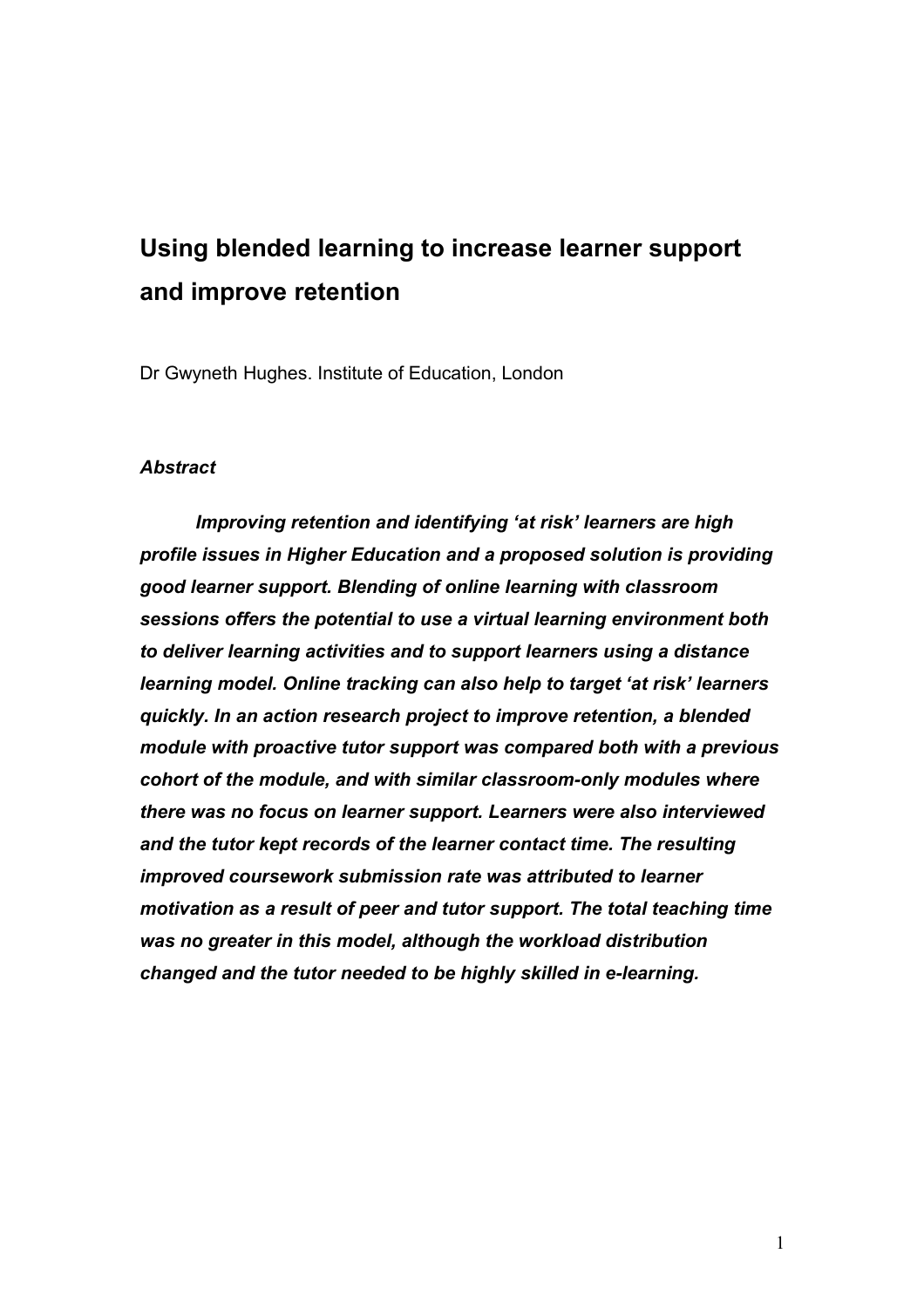#### *Introduction*

The widening of access to Higher Education has resulted in the issue of retention moving to the top of the agenda for many Universities. In the UK, the publication and benchmarking of retention statistics has provided a drive to address the issue urgently, especially for those institutions that have significant non-completion rates. While it is acknowledged that students from poorer backgrounds are more likely to withdraw from a course, it is less clear what is being done, or could be done, to improve the situation without compromising academic standards. Research on retention of campus-based students is often inadequate, and there is awareness of the need to investigate the causes of student withdrawal and the means to improve retention (Longden, 2002). The increasing use of online, open and distance learning adds to the unease over retention as there is evidence that attrition rates may be higher with these modes of delivery compared to campus delivery (Simpson, 2003). But, because distance learning providers have been more attuned to retention issues, there are numerous lessons learned here which are of relevance to retention on campus (Tait, 2004). One of these concerns the application of effective learner support.

This paper documents an action research project which aimed to improve retention at the module level through blending e-learning with classroom teaching and using the consequent reduction in face-to-face contact time to increase tutor support and target 'at risk' learners. In the first sections the lessons learnt from retention issues in distance learning and literature on the advantages and disadvantages of e-learning are discussed. In the next section, the paper explains how a method for targeting and supporting 'at risk' learners was applied to a third year undergraduate module which blended classroom sessions with online study. The retention on this module was compared to other similar modules where there was no intervention. In the penultimate sections, the results of the study are discussed. The paper concludes that blended learning with increased support and visible tutor monitoring can improve module retention by motivating learners to complete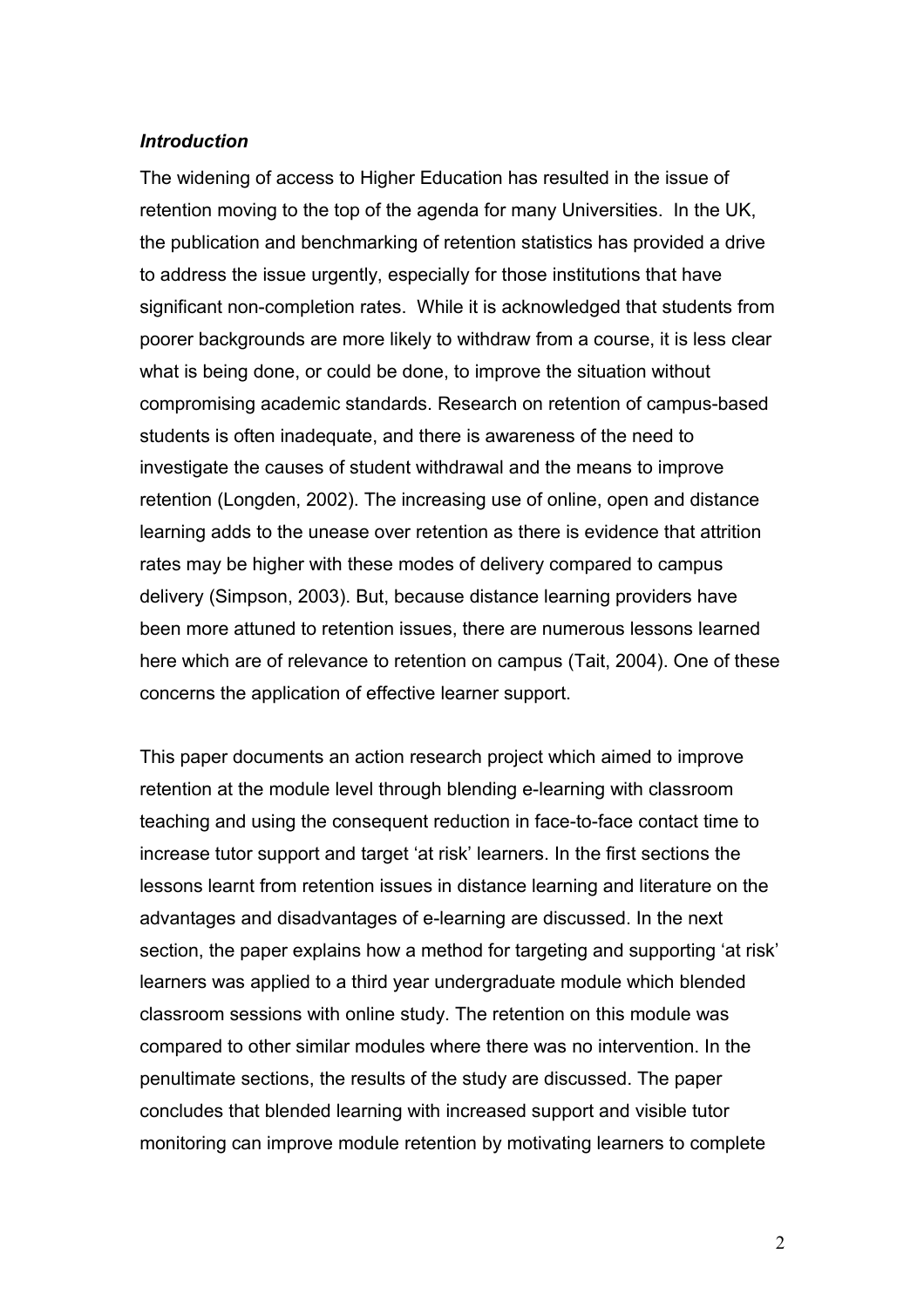coursework on time. Contrary to popular perception, blended learning did not necessarily increase tutor workload.

#### *Retention issues in Distance Learning*

There have been several studies, mainly in the distance learning literature, which identify the key reasons why student leave their studies and predict which students are most likely to drop out. Reasons cited for leaving include those relating to personal resilience, personal identity factors, support networks as well as finding the course badly presented, poorly supported or too difficult. From these studies several theories on the causes of withdrawal have emerged.

The theories tend to fall into one of two categories: the integration approach and the motivation approach (Simpson, 2003). Integration considers the social and academic 'fit' between the learner and the institution and academic life. Feelings of isolation are well documented in distance learning and even in universities with a diverse student intake, those from non-traditional backgrounds can feel that they do not belong (Read *et al*, 2003). Increasing student engagement with tutors and peers can improve this sense of 'belonging' (Yorke, 2004). Meanwhile, the motivation approach puts more emphasis on individual motivation to succeed and the factors which might affect this such as choice of course, finance, employment prospects, personality, life circumstance and cognitive abilities (Christie *et al*, 2004). There is general agreement that reasons for withdrawal are likely to be complex with more than one cause affecting retention.

Different student retention issues occur at different stages in a course. Students may not complete enrolment, they can leave during the course itself to change course or they can leave the institution altogether (Simpson, 2003, 2004). Some of the student withdrawal is unavoidable but some could be prevented. Simpson describes a number of ways students can leave a course at the module level: they can actively withdraw, or passively withdraw by not submitting assignments or by failing assignments. This article is only concerned with the duration of the teaching at the module level and focuses

3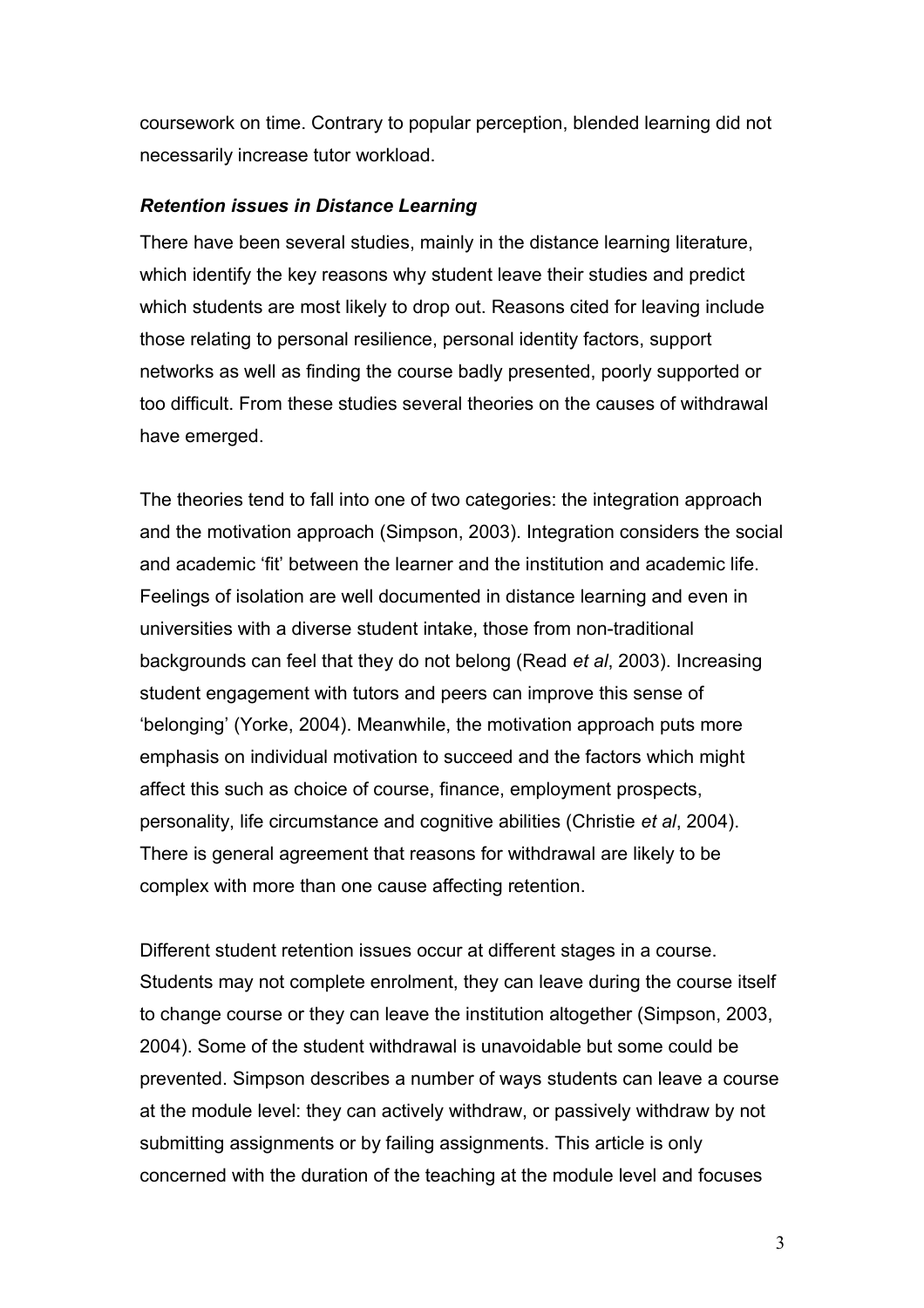on those who do not complete a module either through non-submission of assessments or failure as these are potentially areas where improvements could be made. It does not cover retrieval of students who fail and it is less concerned with institutional retention issues such as creating a sense of belonging to the wider social and academic culture.

Statistical studies at the Open University (Simpson, 2003) have also identified which students are most 'at risk' of withdrawal. Issues such as age, gender, previous qualification and social class/occupation are predictors of likelihood of retention with mature students (under 50), women, and those with higher qualifications and professional occupations being more likely to complete. However, such statistics need to be interpreted with caution as is discussed in the next section.

### *'At Risk' Learners and Support*

There are two approaches to supporting 'at risk' learners. Identifying and targeting at risk learners and then offering additional support before a programme of study runs is one approach to improving retention. The second approach is to support learners during their course. The advantages and disadvantages of each approach are discussed below.

Examples of the first approach, the pre-course support method, indicate that results can be good. A retention scheme targeted at risk learners through tutor referrals at Kent University in 2001 and provided them with a summer school of support and skills development (Sellers & Van der Velden, 2003). Students who participated had a retention of 97% on their studies overall.

However, the distinguishing and categorising of 'at risk' students is problematic. Basing risk on external factors such as previous performance, or expectations based on gender, class, ethnicity, age etc. may incorrectly 'label' some learners as disadvantaged while missing others and can reinforce prejudiced assumptions about certain groupings. Hughes and Lewis (2003)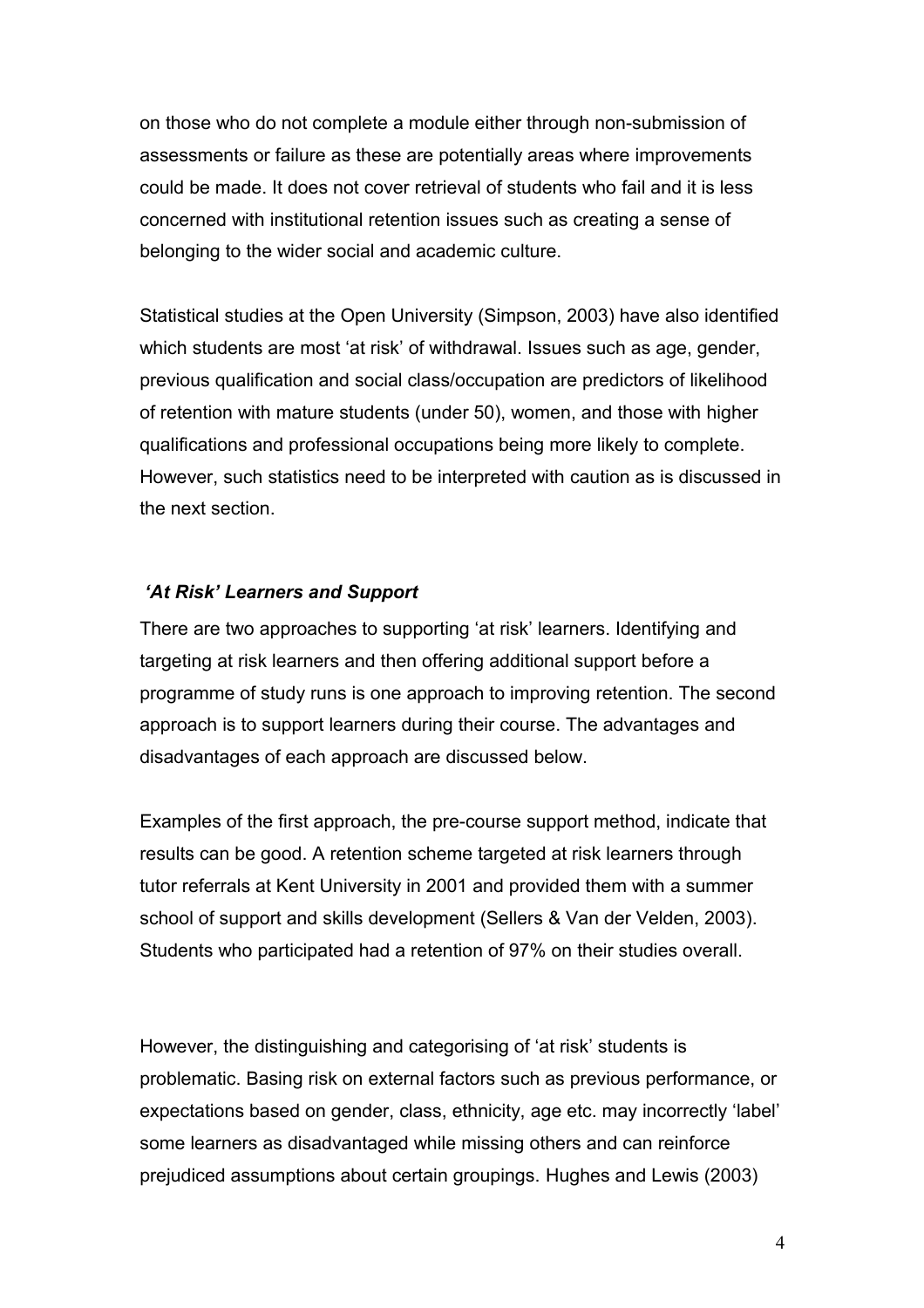argue that it is more accurate to view being 'at risk' as something a learner becomes during the course of study: it is a temporary position into which a learner could move in and out. For example, a learner may start a course with no problems, but become 'at risk' either because of changes in personal external circumstance or because of dissatisfaction with the course. Others may bring with them ongoing difficulties which have not been fully resolved.

Intervention and alleviation of a learner's problem during a period of study could help avoid missing the needs of some learners and further promoting negative labelling of groups of others. In this second approach, tutors identify and follow up students who are not participating or submitting assignments while the course or module runs with the aim of supporting those in need. Distance learning tutors are often encouraged to take this approach (Tait, 2003). However, the UK Open University has found that tutors were easily disheartened by the time taken in chasing up students and the seemingly low success rate in retaining such students. But, they may not realise that there is a limit to the improvement good tutoring can make and that even a modest increase in retention is financially very beneficial for the institution (Simpson, 2003). Despite the difficulty in demonstrating the success of good tutor support, it is generally agreed that time spent on supporting at risk students is worthwhile and may even have a greater effect on retention than teaching ability.

Tutors for campus-based courses are expected to be reactive rather than proactive in dealing with student problems and chasing up non-attendees may be a lengthy process. Institutionally provided pastoral and skills support may also be limited because lecturers are not proactive in referrals. In addition, delivery of 'content' through lectures is not an efficient use of an academic's time (Bligh, 2001; Yorke, 2002) and lecture attendance perpetuates the myth of passive learning. Increasing blending of formal teaching with online selfstudy can shift the lecturer role away from delivery towards facilitation of learning and free up lecturer's time for learner support and referral that is more akin to good distance learning practice. A large scale US study of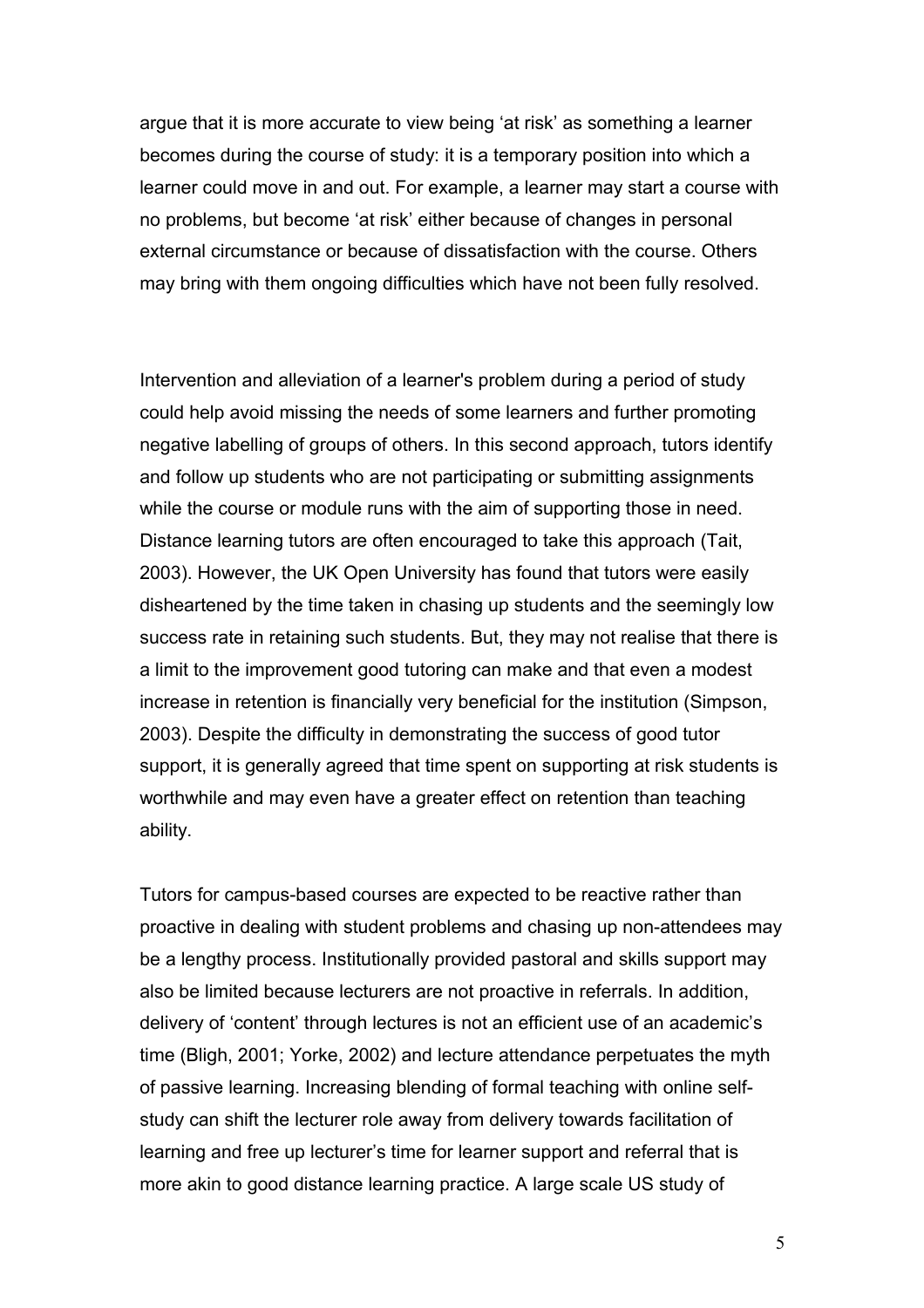courses at community colleges which were designed in this manner demonstrated improvements in pass rates and reduction in withdrawal rates of disadvantaged students (Twigg, 2004).

In an online component of a campus-based course where the tutor spends facilitation time identifying and supporting the weaker learners, a tracking system in a Virtual Learning Environment (VLE) can be useful. It provides details of who has logged in, and when, and can be used as an early warning mechanism for non-engagement. The advantage of using tracking is that it enables a tutor to be quickly alerted to non-engagement, without having to scan through possibility unreliable registers for missing names, *before* the requirement for any submission of formative assessment. When such tracking is part of the online facilitation role, chasing up students is less likely to be perceived as a burden.

Learners with busy lives have little time to support each other face-to-face but online they too might find more opportunity to support each other both academically and through social interaction (Yorke, 2004).

Blended learning in which a campus course is partly delivered online could also improve retention though enabling students to learn more deeply (Fox & MacKeogh, 2003) as time spent attending lectures is replaced by accessing online content and collaborative learning between peers. Online there can be a blurring between the collaborative learning processes and the tutor support processes (Thorpe, 2002) if the tutor facilitates learner to learner support as well as tutor to learner support.

Blended learning thus offers several inter-related ways of improving retention. The identification and monitoring of at risk learners while a course is running and intervening promptly is one way, but improving student learning and a sense of belonging are also potential benefits of blending. Nevertheless, online learning is not without its disadvantages.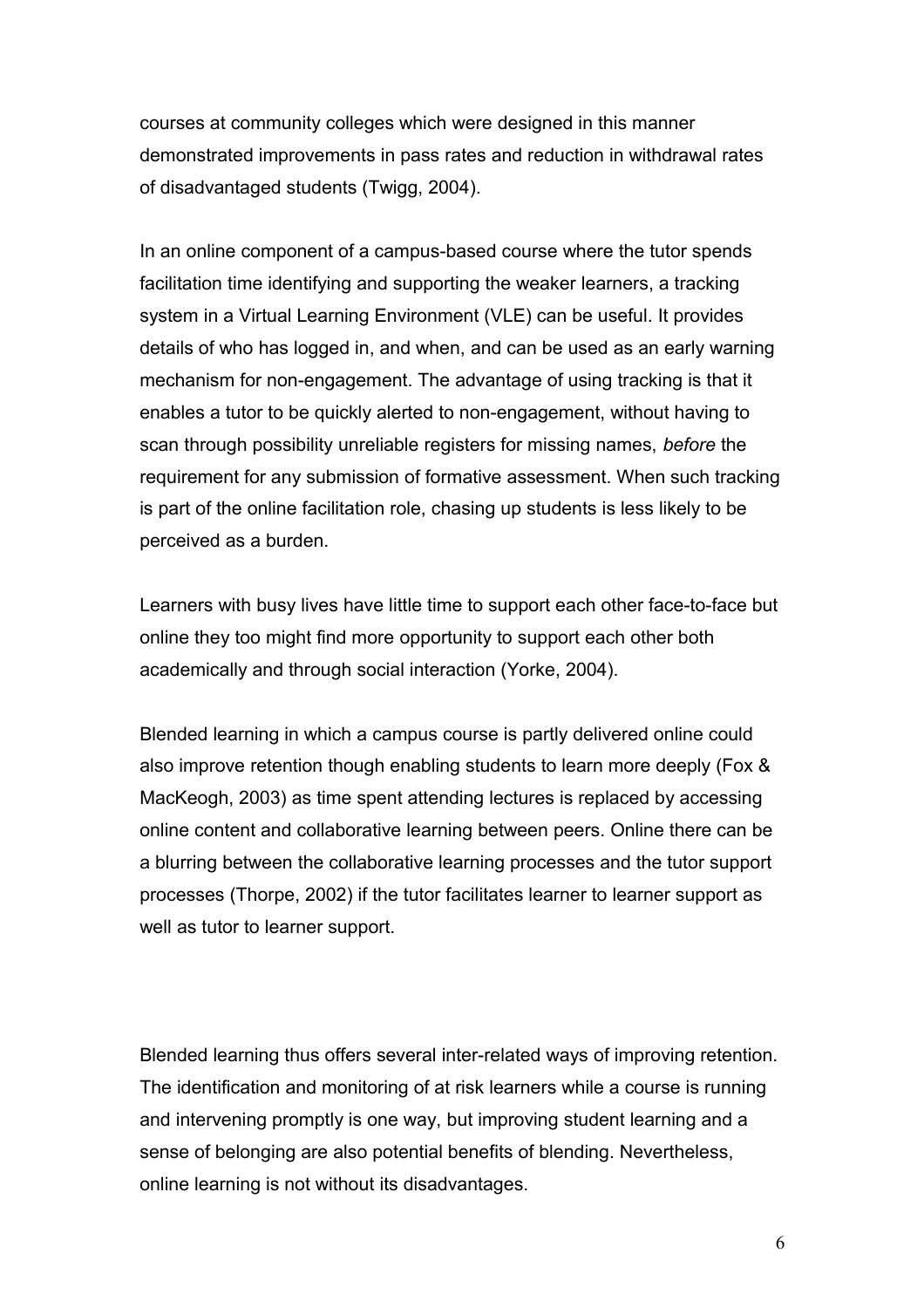### *Some Critiques of Online Learning*

A growing body of research supports the view that some socially constructed barriers to learning may disadvantage learners in online environments. Previous work (Hughes & Lewis, 2003) demonstrated that in campus-based courses with online components, some learners were successful and found the experience positive. Another group of learners was also successful, but disliked the online experience mainly because of poorly designed online environments and lack of guidance and support from tutors on how to learn online. Students from a third group were similarly frustrated by the experience, but did not perform well. In the study these 'at risk' learners described combinations of factors such as dyslexia, English as an Additional Language, low self-esteem, weak ICT skills and heavy outside pressures which, in these particular learning environments, contributed to poor performance in online tasks such as asynchronous conferencing and online tests. The study suggested that improving online structuring of tasks would improve the experience of the dissatisfied achievers, but it would not necessarily improve the performance of all the low achievers who found that their learning difficulties were compounded by moving online.

Miller *et al*, 2000, and Selwyn and Gorard, 2003 also raise concerns regarding the widening participation agenda and how the use of technologies may exacerbate disadvantages of those from non-traditional backgrounds. They stress that such learners may need additional tutor support and guidance for learning how to learn online as well as technical support. Successful blended learning will therefore need to balance carefully the advantages and disadvantages of online versus classroom experience.

### *The study on improving retention using blended learning*

The discussion so far has suggested that replacing some campus-based attendance with online learning could release more time for tutor support and facilitating activity than in the lecture-based model of delivery and consequently improve the learning experience. To test this proposal the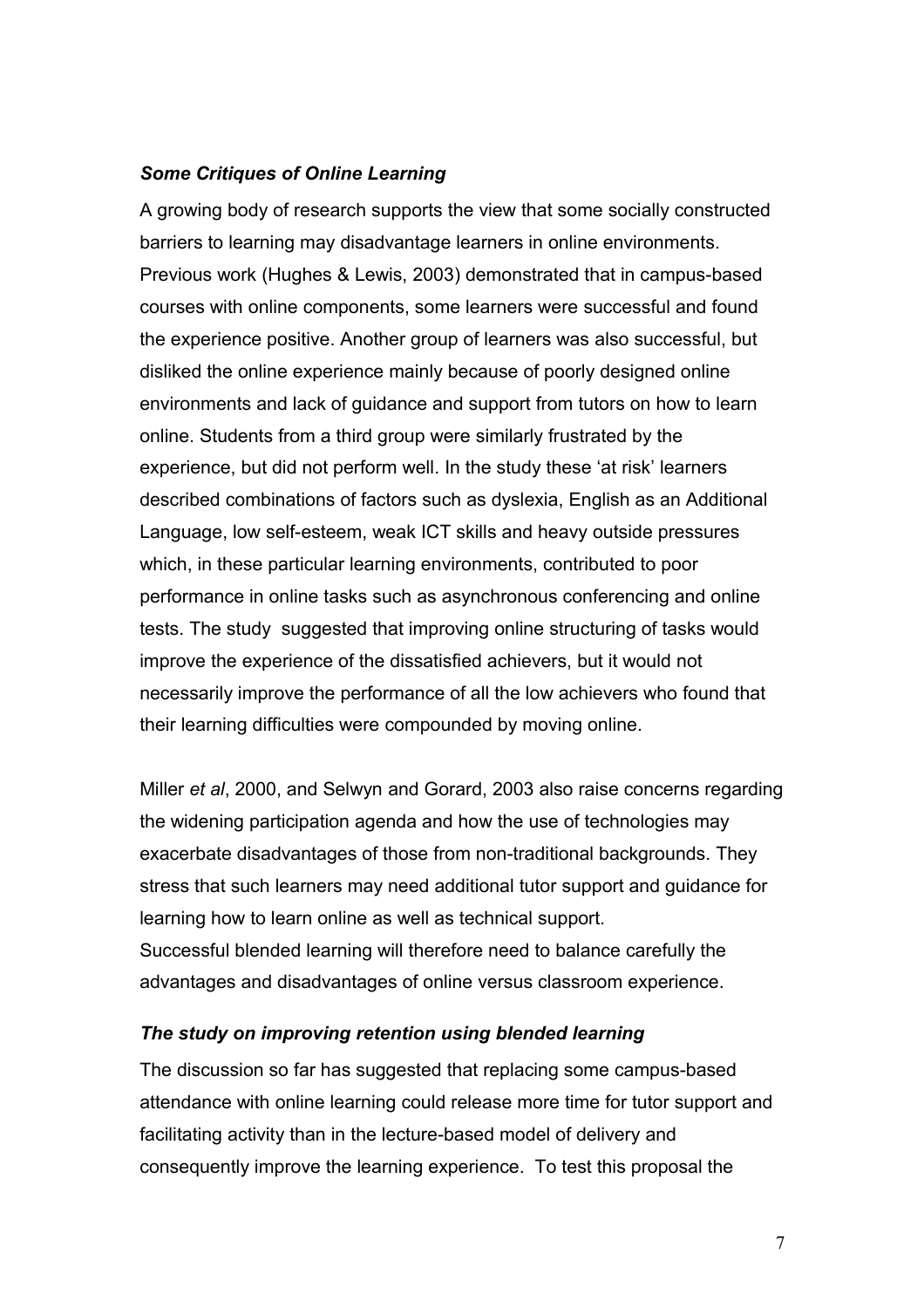author of this paper worked with a module tutor of the final year of a degree in Education at a post-1992 UK university. Retention at the institution was low, hovering around the two thirds mark, and improving this figure was an institutional priority.

The study was loosely based on the principles of action research in as far as action research is concerned primarily with providing practical solutions to real situations (Reason & Bradbury, 2004). When applied to the professional practice of education the purpose is "to create and extend theory, to illuminate and inform practice and to influence policy in an informed way" (Macpherson *et al*. 2004: 95). The main aim of this study was to propose and test a method for improving retention at the module level using readily available e-learning technologies.

The blended learning module under study ran three times with cohorts of 20, 15 and 30 students respectively. The first time was prior to the action research and intervention was made for the second and third cohorts.

It was run by an experienced online tutor and was well designed according to current online learning research (Wallace, 2003), for example, through providing learners with regular collaborative tasks, formative assessment and feedback as well as informal/social interaction. Learners were all given an induction workshop to ensure they were comfortable in using the technology and two further face-to-face workshops as part of the blend. The carefully structured blended environment would be expected to reduce some of the confusion about how to learn online identified in previous studies. Assessment was by coursework including an essay and a portfolio and online participation was included in assessment criteria.

- 1.
- 2.
- 3.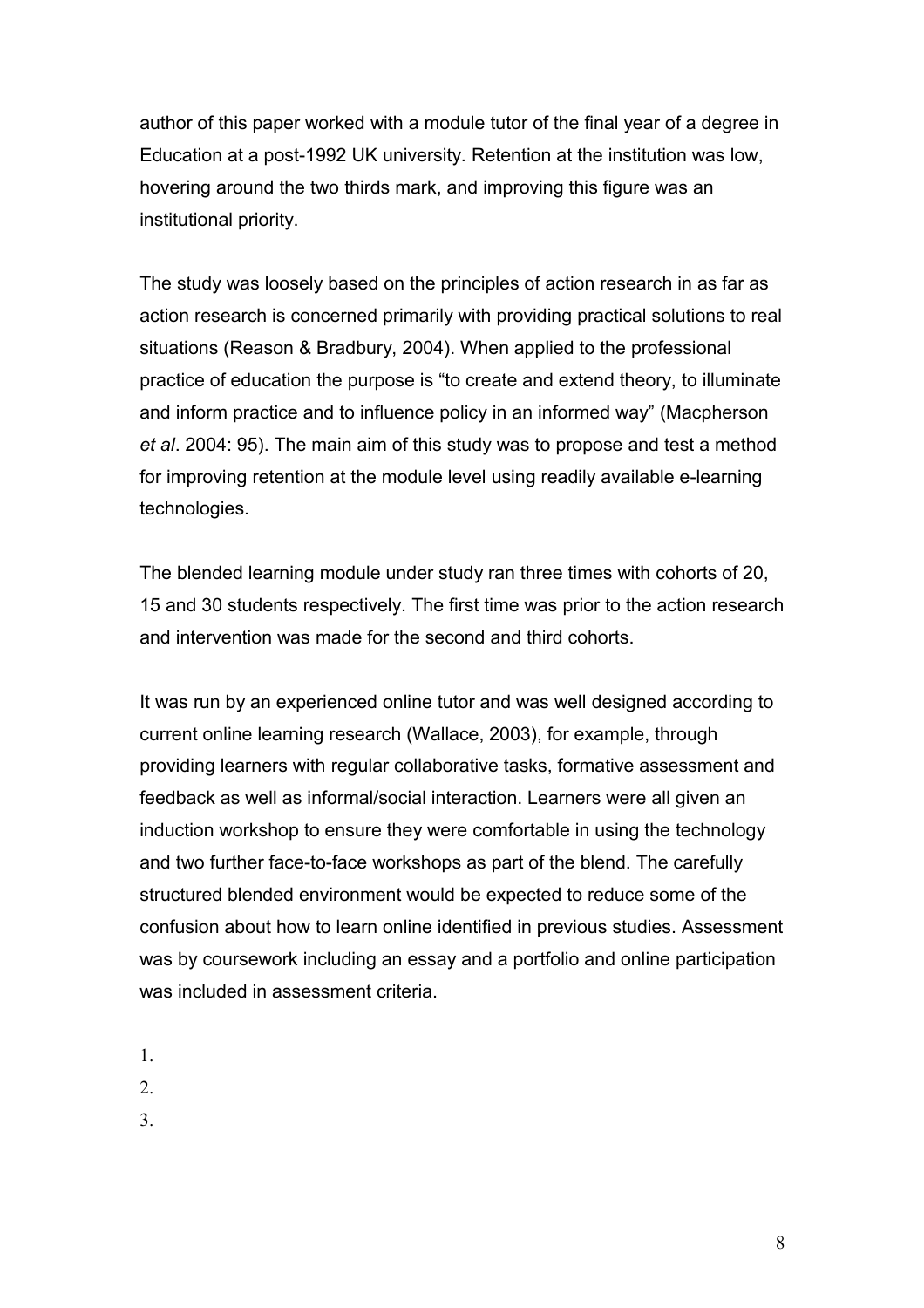The tutor aimed for high retention through early targeting of potentially failing students and providing support to these individuals. She kept a list of learners who she considered to be at risk of non-completion and noted why. She initially identified students to be at risk if they were not logging in or communicating online regularly or if they did not complete formative assessment tasks. Students who made frequent requests for help, reported personal problems to the tutor or those were repeating the module after failing were also potentially at risk. If a student's problem was apparently resolved and they were engaging with the module, they were subsequently removed from the list for proactive support. For example, a few students had some initial technical difficulties but these were soon resolved so they would not continue to be at risk. This regular updating was to ensure that students were targeted only if there was some ongoing problem and not because of a previous label and to acknowledge that the 'at risk' category is inherently unstable.

In distance learning it is generally acknowledged that some 10% of learners will not need or want support (Rekkedal & Qvist-Eriksen, 2003). Others will need support but may not ask for it. Therefore, in the blended module, tutor support was not only reactive, but also proactive, to recognise that some vulnerable learners may not have the confidence or awareness to request help.

Most of the tutor support took place in the virtual learning environment (VLE), WebCT where learner participation was visible. The support addressed difficulties with learning online as well as areas such as academic writing, time management, group work, library skill, technical skills etc. The tutor aimed to be positive and encouraged students to persevere while taking care not to reinforce any feelings of negativity that arise from failure (Cannon, 2003). Support also included the university's existing mechanism of referring students for help with study skills and student counselling, but in this case there was careful monitoring. The tutor made regular contact with at risk

9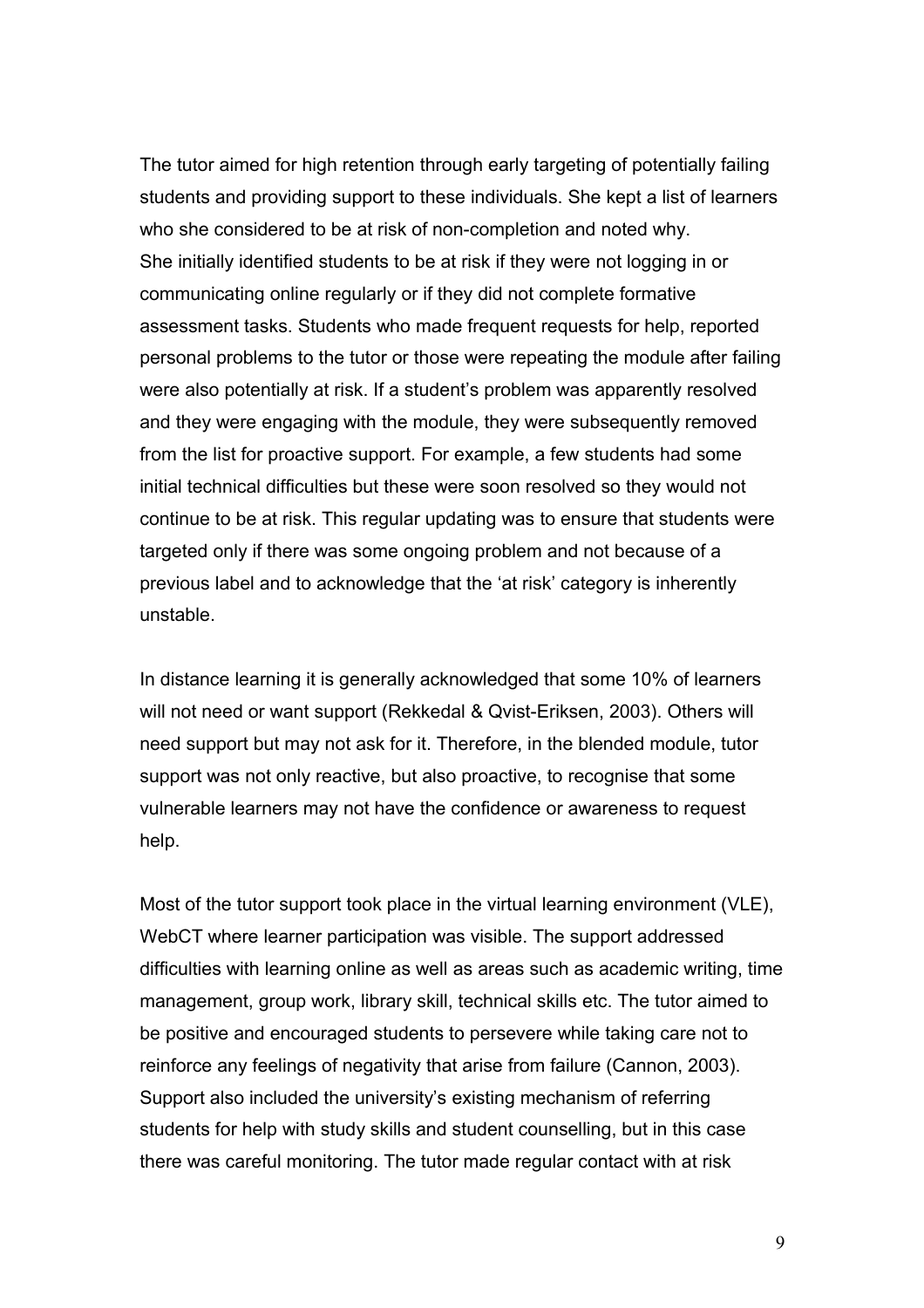learners and monitored all students' progress using online tracking to amend and update this list as necessary. The tutor also encouraged all learners to gain learning support from peers with the aim of reducing tutor dependency.

The tutor kept a weekly log of all contact time activities including targeted support for at risk learners. The support was mainly online, not surprising given the blended delivery, but it also included a small amount of telephone and face-to–face support. The technology used for targeted support and time taken were recorded using a tutor log adapted from MacDonald & McAteer (2003). The type of support (administrative, technical, motivational or academic) was also recorded. Administration concerned the rules of the institution; technical was mainly concerned with use of the VLE, motivational support included encouragement and dealing with emotional issues while academic support referred to supporting and planning of learning.

To measure the retention levels on this module, the examination board data was used. Such data should be accurate, but because of possible errors or delay in entering or deleting student records, there is no guarantee of complete objectivity in such statistical data (Reimann, 2004). The submission data as well as the combined failure/non-completion data were recorded at the first assessment board. This combined figure was defined as the total of students who had not passed plus who did not submit at the first examination board. Such students would be required to repeat assignments, resit the module or seek alternatives and thus have not been retained at this stage of the module. Students giving notification of withdrawal from the module or the university were not included in the statistics recorded for this study as they would be removed from the student record system.

A total of 19 students from both cohorts gave feedback via an email questionnaire or equivalent telephone interview.

In addition, the online messages sent by both students and the tutor were reviewed for further evidence of student dis/satisfaction and to assess the tutor's style of e-moderating and supporting students online.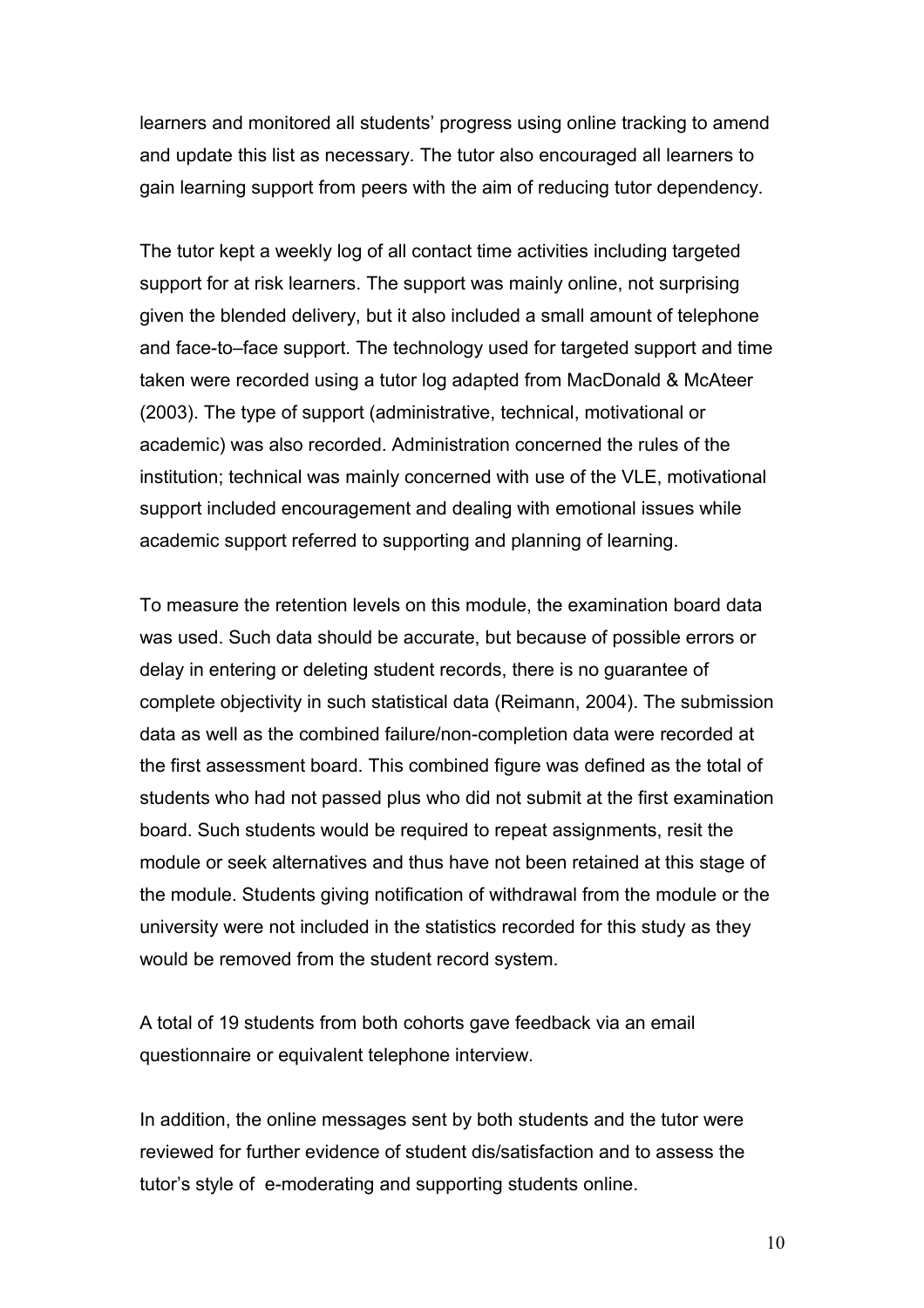To compare how well learners fared on conventionally taught modules without any special intervention, examination board statistics were recorded from modules with similar student numbers, similar learner backgrounds, similar modes of assessment and in the same disciplinary area of study, but taught wholly on campus and without any targeted support strategy. One of these comparative modules was taught by the same tutor as the blended learning module and many of the students were the same. Statistical data from a previous cohort of students on the blended course where there was no targeting of at risk students was also recorded.

Concerns about learner support being time-consuming were addressed by the tutor keeping a weekly record of the total time spent teaching the blended module and the wholly classroom based module which she was teaching in parallel. The time taken for the record keeping was included in the teaching time for the modules but not the time spent on planning, discussing and writing up the research. Because of the inevitable unpredictability of this type of action research, it is not possible to control variables as one usually might for a comparative study so results need to be interpreted with this in mind.

#### **Findings and Discussion part 1: Learner Support and Retention**

### **Overview of the blended module**

A review of the VLE showed that this was a well-facilitated module. Students received advice on technical matters, process, writing assignments as well as administrative, social and personal support. The tutor encouraged students to help each other even when she might need to intervene at a later stage. There was evidence of technical and academic support between peers and of social interaction. Because of the peer support the tutor was not overwhelmed by individual requests for help and responded to these promptly. Face-to-face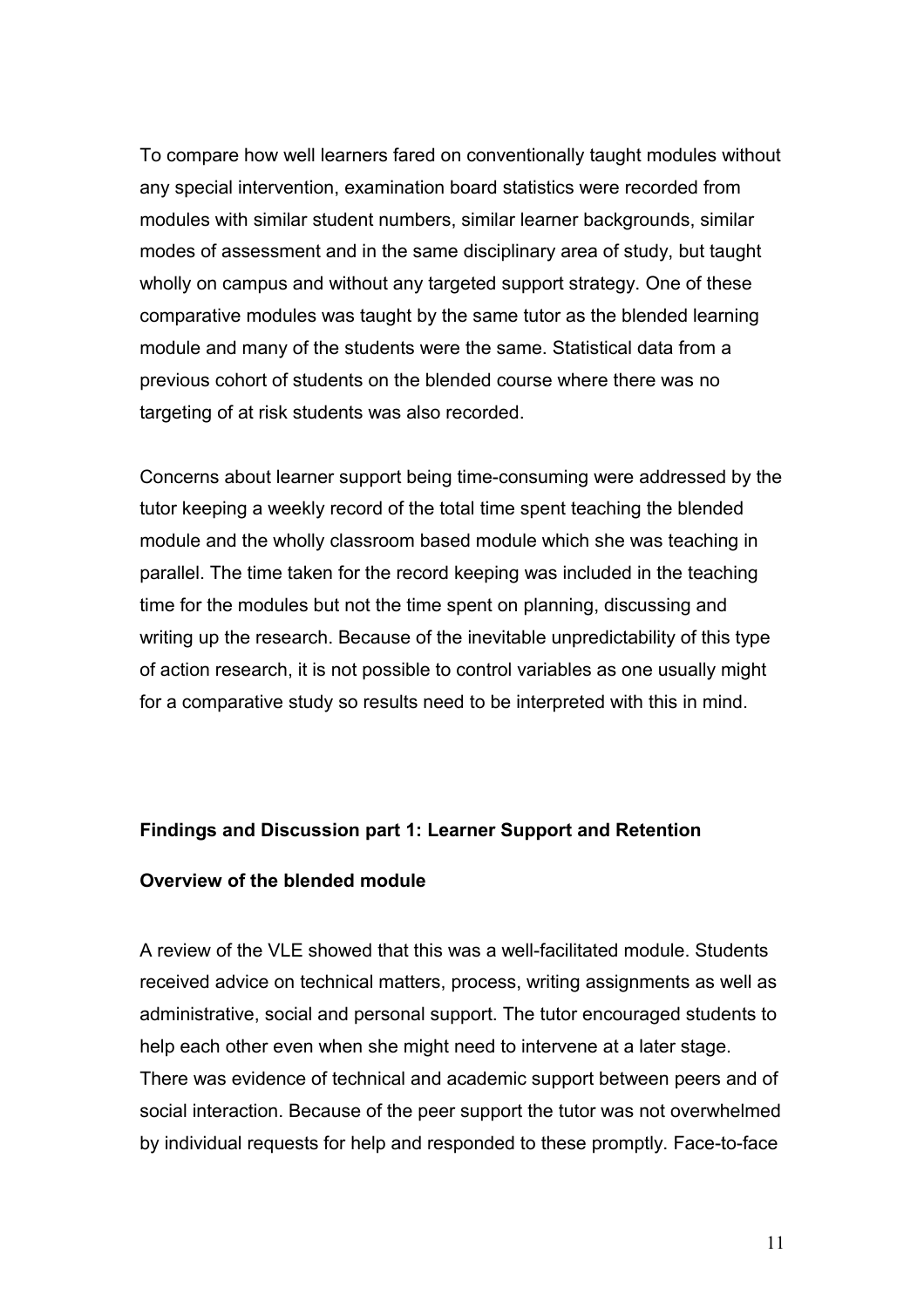workshops were also used for learner support particularly concerning the assessments.

In retrospect the tutor was successful at identifying 'at risk' learners in that all those who either failed or did not submit were picked up at some stage during in the study. Out of a total of 17 at risk students identified in the two cohorts where the intervention took place, 11 passed and 6 did not pass/submit.

# **Blended Module submission and pass rate of the targeted cohort compared to previous cohort on the same module**

The completion figures in table I show that there was a higher proportion of students submitting all their work in the targeted second and third cohorts of students than in the previous cohort. The second cohort had a particularly high success of 94% because only one student did not submit work. The third cohort was not as successful as the second, but nevertheless the submission rate was better than that of the cohort which had no intervention.

# **TABLE I here**

There are numerous explanations for the improved retention, there could be differences in the student profile that are significant for small numbers and indeed the success of the second cohort could be partly attributed to the small size of the group. Other data below suggest that it is very possible that the improved learner support has had an effect on submission rates.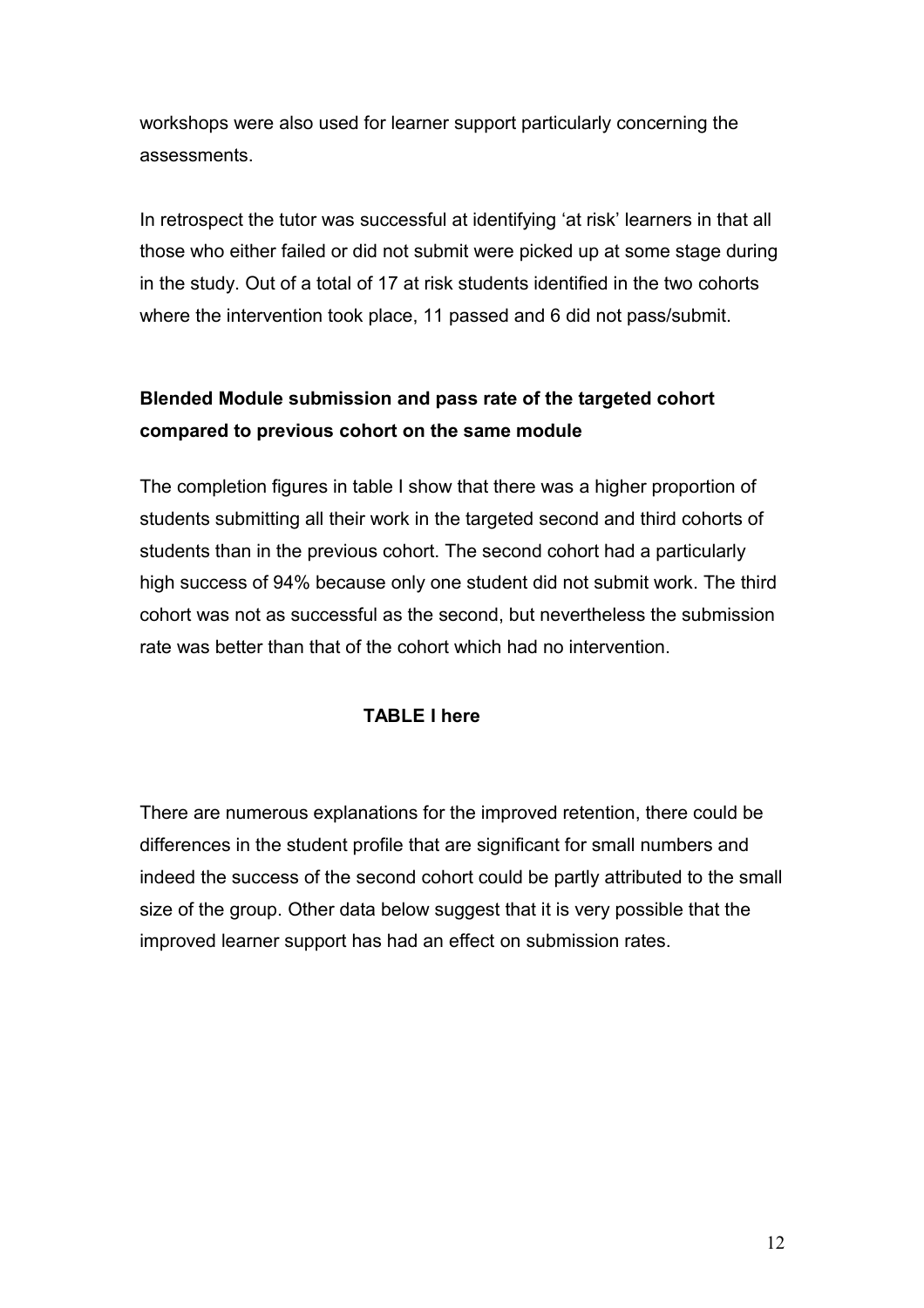# **Blended module submission and pass rate compared to face-to-face modules in the same discipline at the same level of study**

The 94% submission rate for the blended course shown in table II is also favourable compared to other year 3 modules. The conventionally taught module which was taught by the same tutor (Module 2) had a lower submission rate of 78%. This is only marginally better than two of the other face-to-face modules suggesting that the tutor was not exceptional in the conventional setting. When the incomplete submission and failure rates were combined, the blended module stood out as much better than all the face-to-face modules at 6% compared to 25% and higher. The failure rate was very low for all the modules taught by this tutor indicating that blended learning might be affecting the submission rate rather than attainment of the weaker students.

## **TABLE II here**

Total numbers were much lower in the blended module than the others and this could be having a positive influence on retention. Therefore a third cohort was studied in which the student numbers were much more comparable. Table III again shows that again the blended module had a higher submission rate than the others and a similarly low failure/non-submission rate. This would suggest that the number of students on the module is not so significant and that it is the module design and teaching which improves retention.

# **TABLE III here**

From the literature discussed earlier, improved submission rates on the blended modules with targeted support could be a result of more active learning, expert tutor facilitation and the targeting of 'at risk' learners, peer support or a combination of factors since all these are interrelated. Even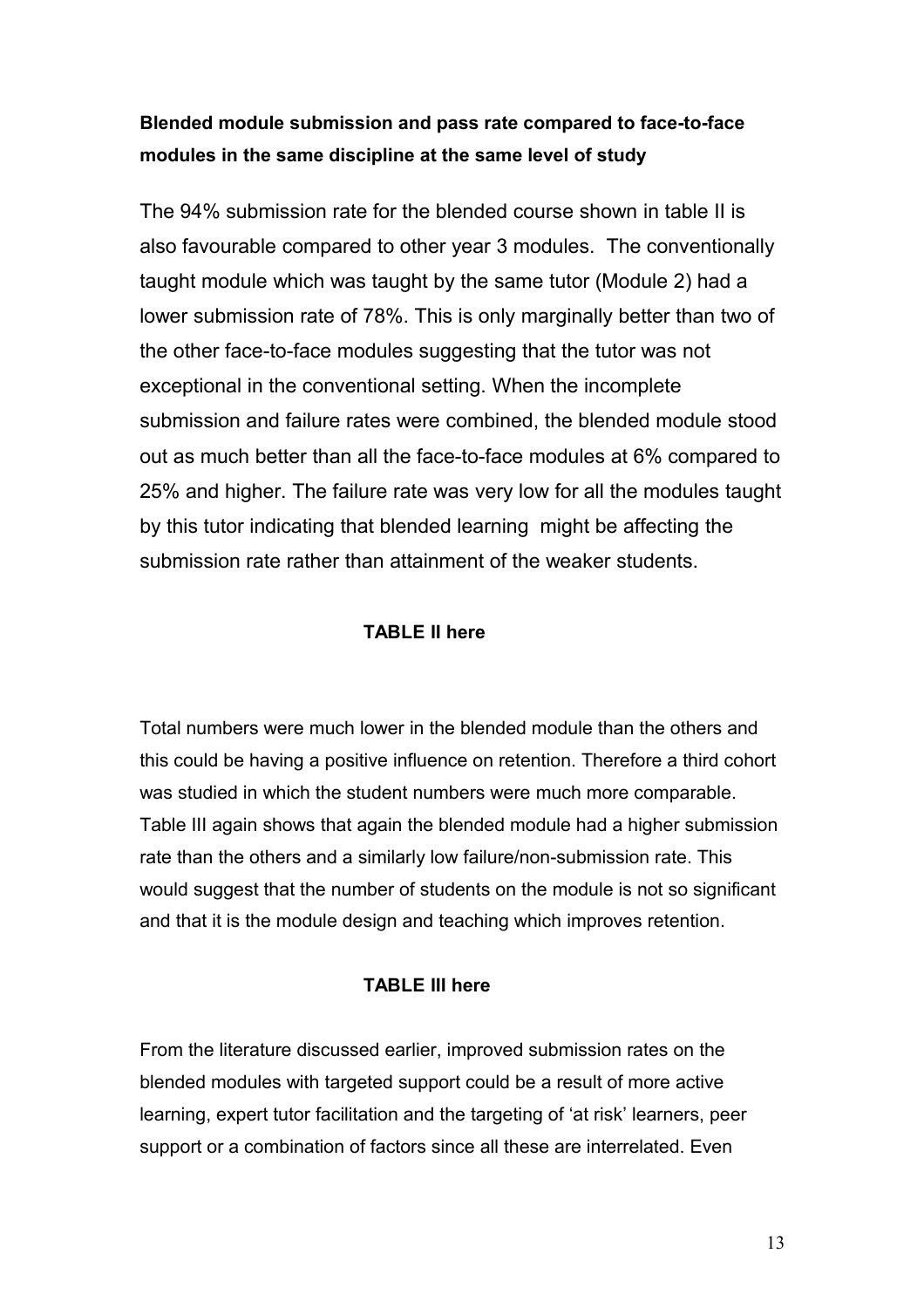taking part in the study itself could have made the tutor more 'support aware' and produced an effect. Student feedback provides some further insight.

# **Student views and achievement: blended learning with good tutor support improves submission rates**

Both the non-targeted and at risk students from cohorts 2 and 3 were very positive about the tutor support they obtained on the module confirming that it was well facilitated. For some the visible tutor monitoring and checking up of progress was motivating. There was some evidence that the collaborative learning and peer support was also helpful. These points are discussed in turn below.

Firstly, feedback showed that many students found the tutor support motivating. One student (female student A) described the guidance from the tutor as:

"Constant guidance, outlining clearly the tasks set which helped focus my reading on the subject. Also tutor was readily available to answer the little questions that often, nobody asks in class."

She implied that in her previous experience this level of tutor support was not available and that this time tutor feedback was motivating.

"Yes, for the first time I was able to ask if my work (assignment) was going in the right direction, this was extremely motivating as although I do not know my grade yet, I was able to put all worries of 'am I writing completely the wrong thing' from my mind."

The online tutor support was highly praised by one moderately high achieving, part-time mature student:

"Absolutely 110%. She was just brilliant. She was there when you need her but she wasn't leading us. She gave feedback after an activity but left us to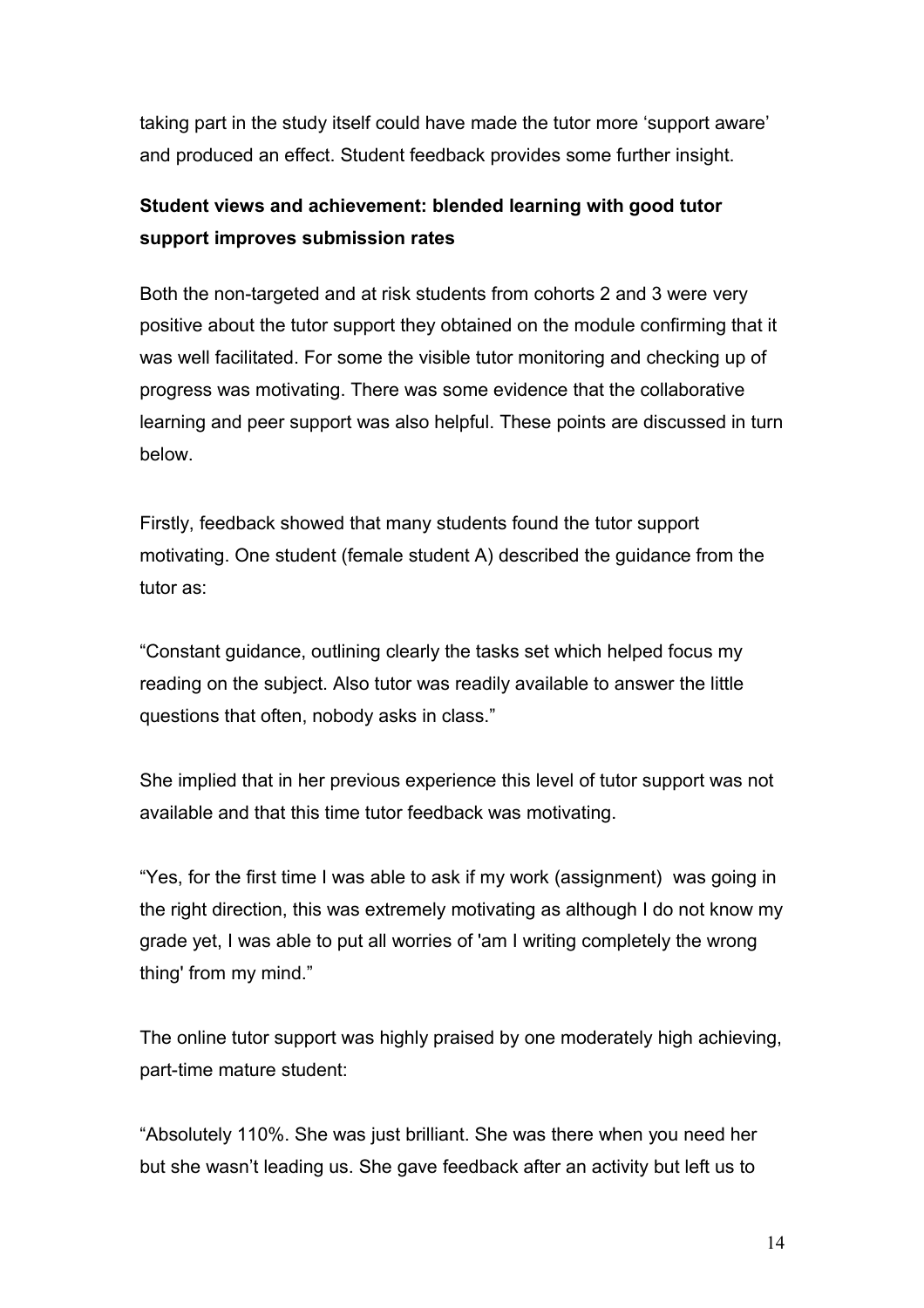our own devices as well. The instructions meant we knew exactly what we needed to achieve. We got just enough support and were not being controlled. We were left to learn and reflect". (female student E)

The 'at risk' students were equally positive about their experiences. An 'at risk' learner who passed explained how she had been guided and motivated by targeted support.

"..(the tutor) explaining the task to set you off in the right direction … a private reply gives a boost when you need it". (female student B)

Secondly, the tutor monitoring had a motivating effect for 'at risk' learners and encouraged them to complete their work. An 'at risk' (female student G) who passed stated:

 "We're being watched all the time so we can't be work-shy. We could have done with it in the second year…we can't get to skive"

It might be presumed that students at this level would be self-motivated rather than motivated by fear of being caught out and ethical issues have been raised about tutor surveillance (Land & Bayne, 2004). But, other students found the tutor monitoring motivating.

 A confident male student (H) admitted that he joined in activities more than he would with a classroom seminar:

"I bothered my backside more with online activities and made the deadlines".

But the workload was perceived as too heavy for some as one at risk learner (female student I) who was positive about the tutor support but did not complete the module stated:

"I flaked out towards the end as it was very intense".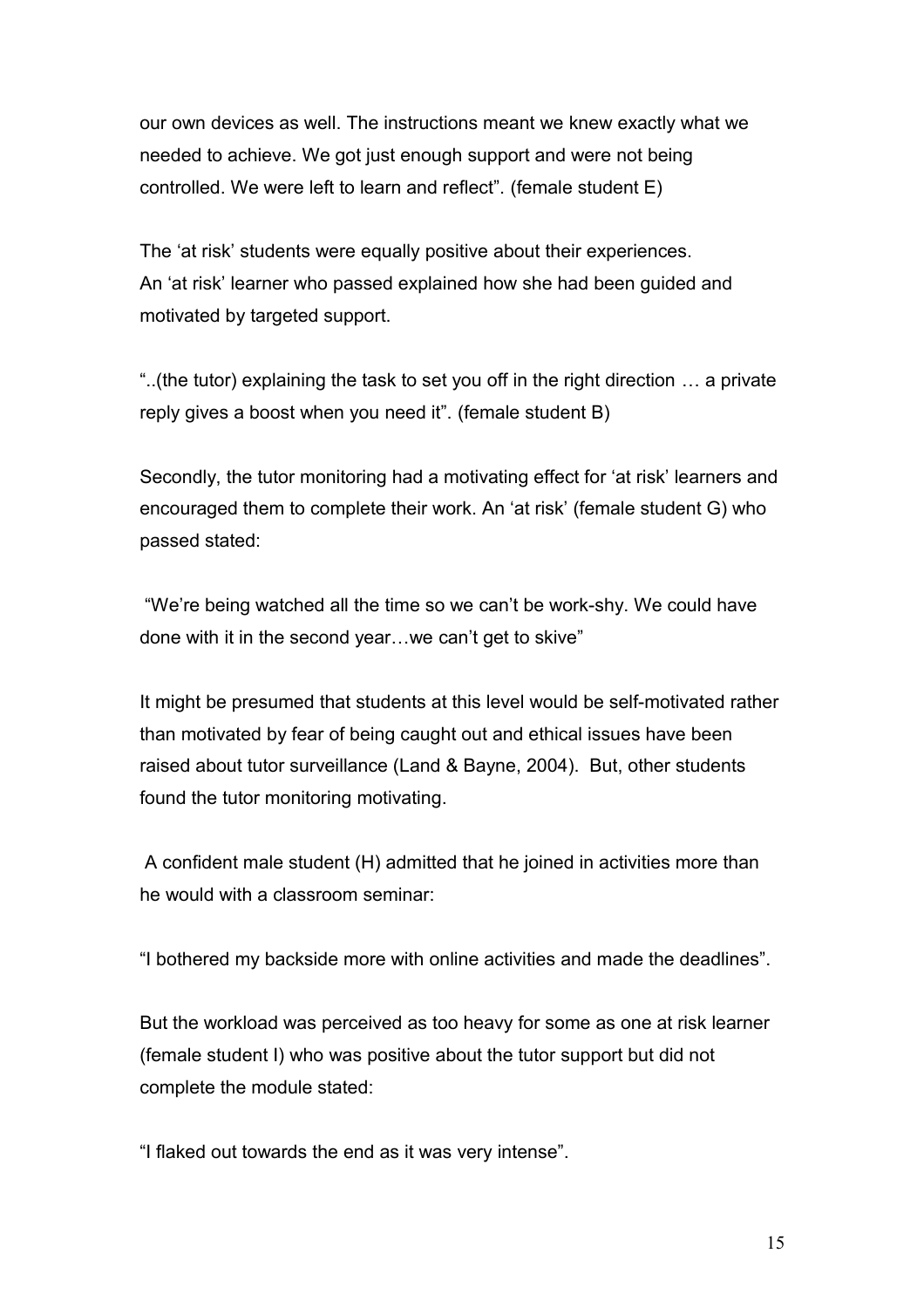This is consistent with findings that some vulnerable learners are disadvantaged online and tutor support alone may not be sufficient to meet their needs.

Finally, the contribution of collaboration and peer support to improving learning and motivation discussed in the literature was less evident in this study. There were some typical reservations about working with peers online but also some positive feedback on peer support. A (male student C) commented that:

"It was a repetitive module …and enthusiasm wanes but I enjoyed the first part with everyone pulling their weight."

and another:

"I enjoyed it more than other education units. You could read other people's work. I liked the debates, liked the challenge but got frustrated with some of the ridiculous questions from some students in the group who 'hooked' on to everyone else." (female student D)

The feedback suggest that it was mainly tutor presence through proactive tutor support, encouragement and monitoring which helped learners, particularly those who were targeted for support, to submit their work in time and thus improve module retention. Such support was provided during the online part of the course to a large extent. The comments are consistent with the previous evidence from the distance learning literature that good learner support improves module retention. But,

while the students viewed the online tutor as supportive and motivational, that is not to rule out the possibility that other differences between online and faceto-face such as deeper learning through peer collaboration and support were not significant and the reduced emphasis on peer support in the learner feedback could be due to lack of learner awareness of this possibility.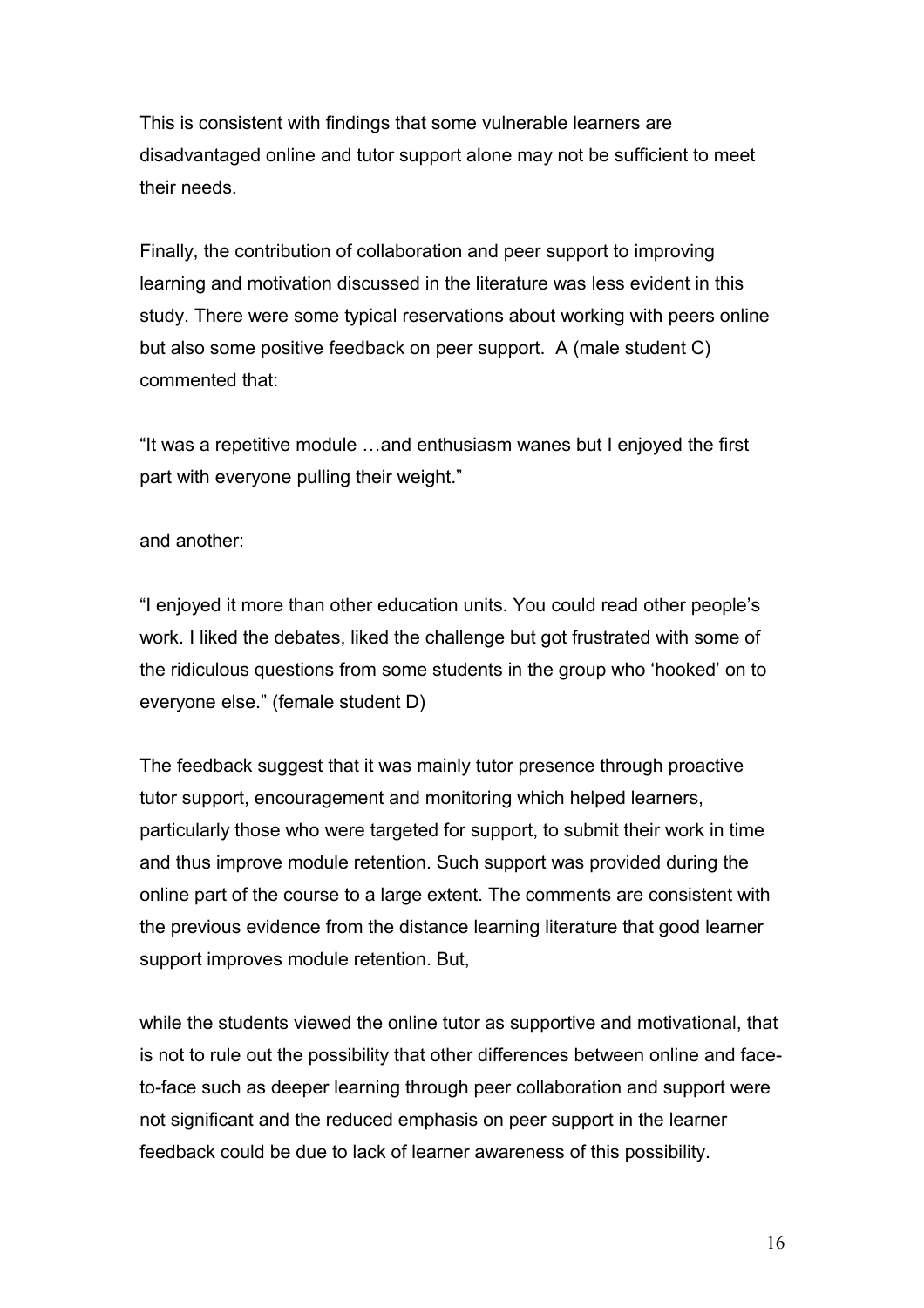# *Findings and Discussion part 2: Tutor Time for Blended Learning*

Supporting students in this way did *require* the tutor *to put* in more time at the beginning of the module in comparison to face-to-face modules that she was teaching. The tutor found that her time was 'front-loaded' within the semester with the extra time committed in the early weeks being mainly used for supporting students with technical problems and in encouraging those who had never used a VLE to participate. The workload (not including marking of assignments) broke down across the semester as shown in Figure1 below. The peaks in hours shown in weeks 4 and 11 were due to the face-to-face workshops held during these weeks to support all students.

# **FIGURE 1 here**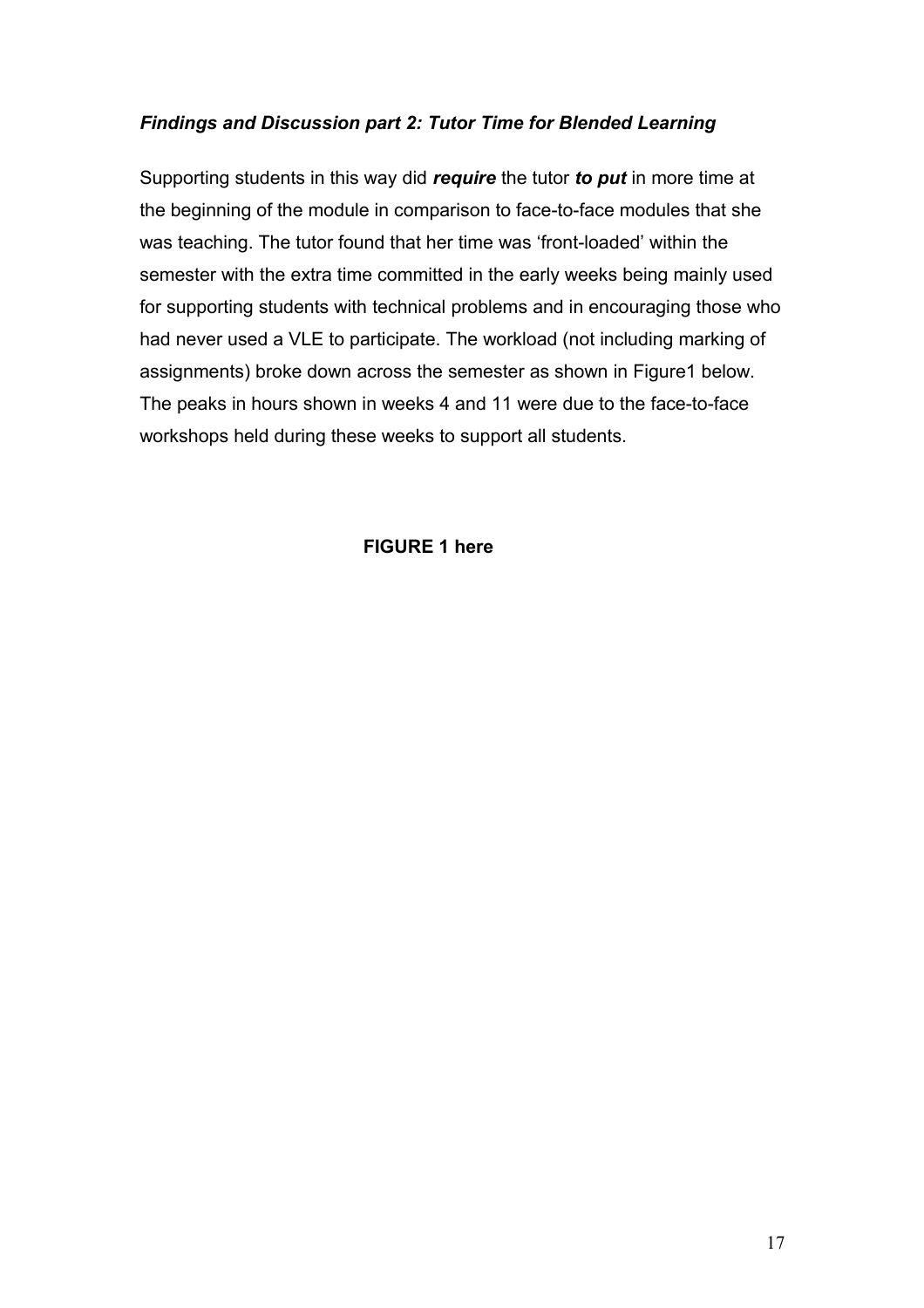It is worth noting that the bulk of the tutor support was for the whole class with the targeting of 'at risk' students taking up a relatively small amount of time. This is contrary to the lecturer views that 'chasing up' is too time-consuming reported in the distance learning literature.

Comparison between a face-to-face and the blended module in figure 2 below shows that the weekly teaching pattern was much more regular in the face-toface module.

## **FIGURE 2 here**

There was consistency of this pattern between cohorts 2 and 3 indicating that, although the numbers are unlikely to be highly accurate, there are differences in workload distributions in blended and conventional teaching. However, the total teaching hours shown in table IV are comparable.

#### **TABLE IV here**

A typical workload allocation for teaching was three hours teaching plus two hours preparation per week with a total of 60 hours as being appropriate for teaching the module (this is not including the module leader's roles of administration or preparation of handbooks). Thus, the blended approach was well within the 60 hours allocated and comparable with the hours required to teach the face-to-face only module. Cohort 3 modules were all repeats of cohort 2 within a short time scale which could explain the reduced preparation time.

The study therefore supports the theory that shifting emphasis from content delivery to learner support is an efficient use of lecturers' time if it results in improving completion of coursework.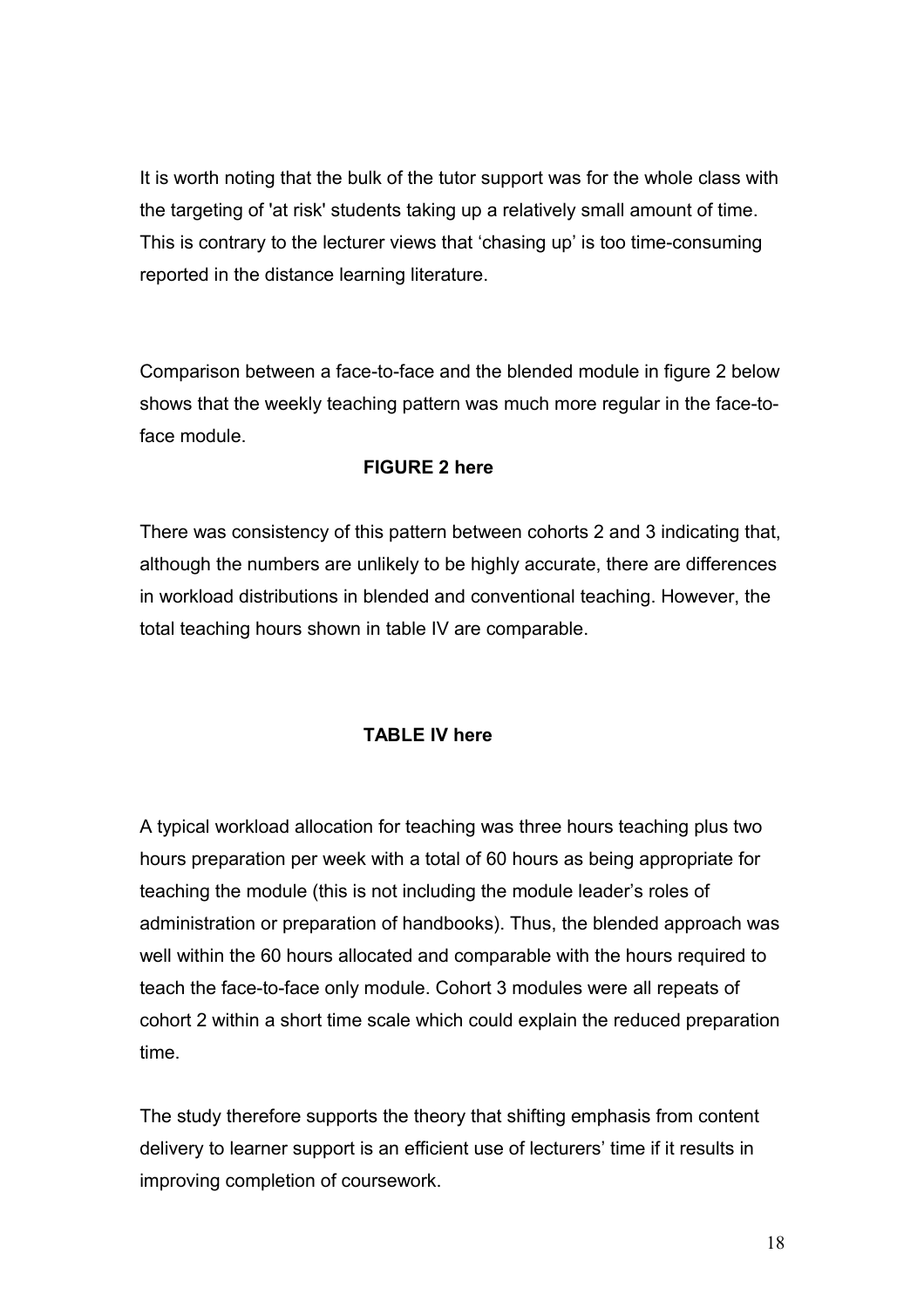### **Conclusion**

The results from this action research suggest that a combination of welldesigned and supported blended learning with proactive help and encouragement for 'at risk' learners can improve coursework submission and therefore module retention without increasing overall teaching time. The online environment facilitated visible tutor support and 'at risk' learners could be monitored with the aim of encouraging coursework completion. There was some evidence that peer support was also motivating. However, it should be emphasised that, as well having experience with the software, the tutor needs skills in designing co-operative learning online and facilitating peer-to-peer support without being intrusive. Less experienced staff would not be expected to gain such impressive results without further training or an expert mentor. Indeed without the expertise this could be a high risk approach.

Blended learning combined with proactive learner support could be applied to any discipline. Action research has been successful in improving retention in this case, but using this methodology it is not possible to pinpoint exact causes and effects. Retention is a complex issue and a solution for one module or one disciplinary area may not be the best solution for another. The blended module was part of an Education course and one could argue that the learners were motivated to explore new learning approaches online. Further questions to raise will be whether or not blending plus targeted learner support can succeed in improving retention for other disciplines, levels or modes of assessment and further studies are already underway.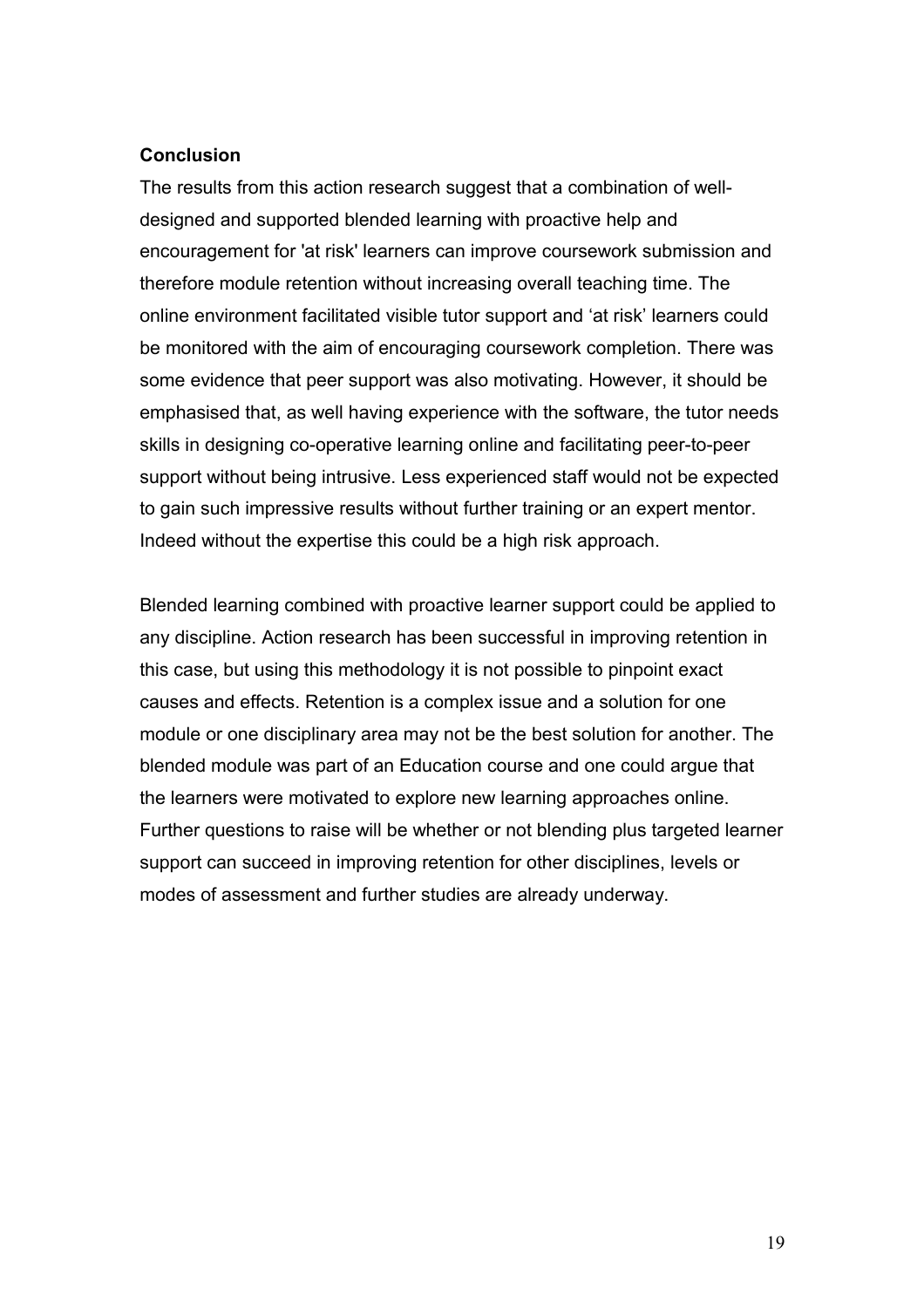### *References*

Bligh, D. (2001) *What's the use of Lectures?* (Bristol, Intellect).

Cannon, D. (2002) Learning to Fail: Learning to Recover, in: M. Peelo & T. Wareham (Eds) *Failing Students in Higher Education* (Buckingham, SRHE and Open University Press).

Christie, H., Munro, M. & Fisher, T. (2004) Leaving university early: exploring the differences between continuing and non-continuing students, *Studies in Higher Education*, 29,5 pp. 617-636

Fox, S. & MacKeogh, K. (2003) Can eLearning Promote Higher-order Learning Without Tutor Overload? *Open Learning,* 18,2, pp. 121-134.

Hughes, G and Lewis, L (2003) Who are successful online learners? Exploring the different learner identities produced in virtual learning environments, in: J. Cook and D. McConnell (Eds) *Communities of Practice. Research Proceedings of the 10th Association for Learning Technology Conference (ALT-C 2003)* (The University of Sheffield and Sheffield Hallam University, UK)

Land, R. & Bayne, S. (2004) Screen or monitor: issues of surveillance and disciplinary power in online learning environments, in: R. Land. & S. Bayne (Eds) *Education in Cyberspace* (London, RoutledgeFalmer).

Longden, B. (2002) Retention rates – renewed interest but whose interest is being served*?, Research Papers in Education,* 17, 1, pp. 3-29.

MacDonald, J. & McAteer, E. (2003) New Approaches to Supporting Students: strategies for blended learning in distance and campus based environments, *Journal of Educational Media,* 28,2-3, pp.129-146.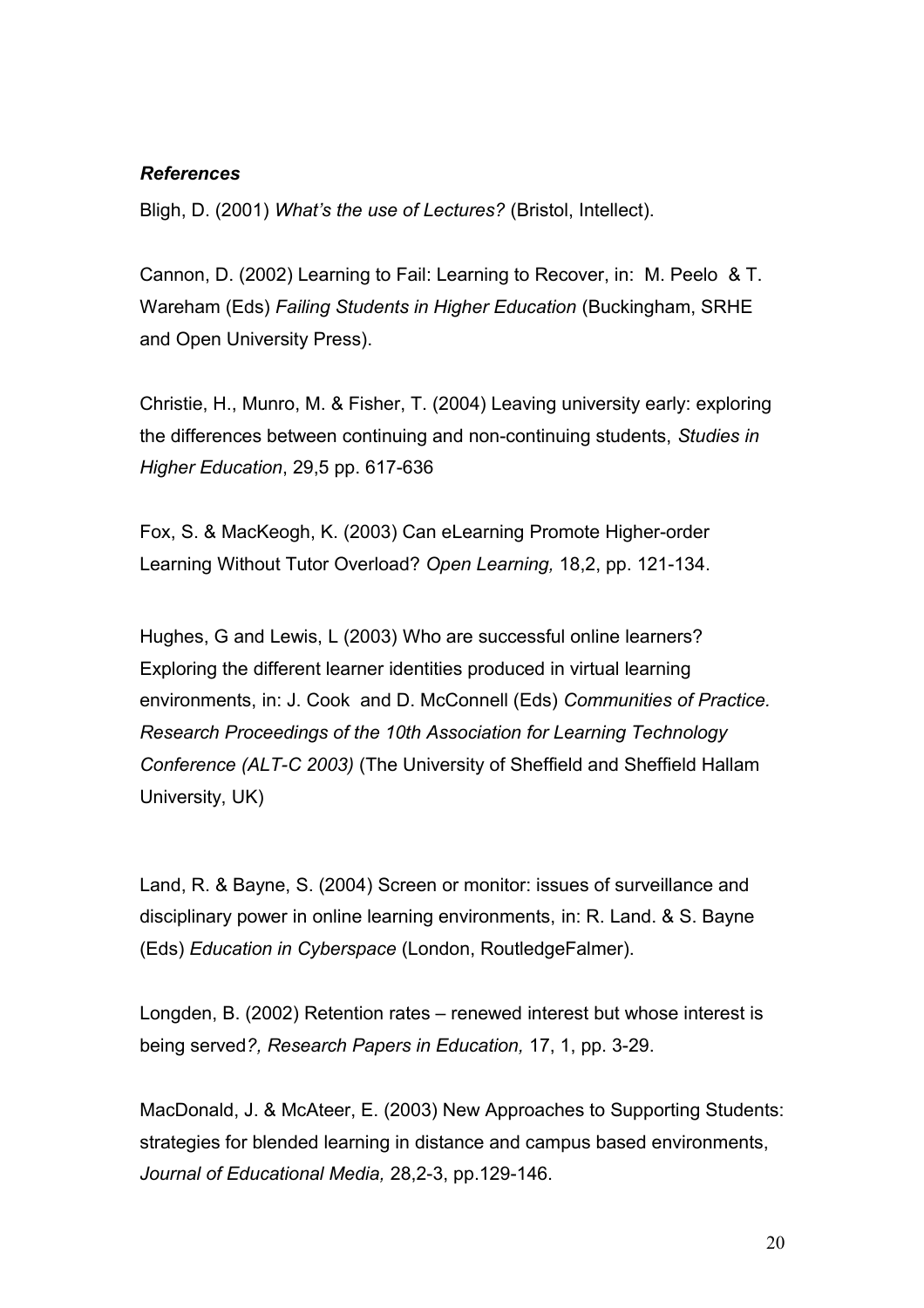Macpherson, I., Brooker, R., Aspland, T., & Cuskelly, E. (2004) Constructing a territory for professional practice research, *Action research,* 2,1, pp. 89-106.

Miller, N., Kennedy, H. & Leung, L. (2000) Tending to the tamagotchi: rhetoric and reality in the use of new technologies for distance learning, in: S. Wyatt, F. Henwood, N. Miller & P. Senker (Eds) *Technology and In/equality. Questioning the information society* (London, Routledge).

Read, B., Archer, L. & Leathwood, C. (2003) Challenging Cultures? Student Conceptions of 'Belonging' and 'Isolation' at a Post-1992 University, *Studies in Higher Education,* 28,3, pp. 261-277.

Reason, P. & Bradbury, H. (2004) Action Research Purpose, Vision, Mission, *Action research,* 2,1, (Journal launch statement).

Reimann, N. (2004) Calculating Non-completion Rates for Modules on Institution-wide Language Programmes: some observations on the nature of seemingly objective figures, *Journal of Further & Higher Education,* 28,2, pp. 139-152.

Rekkedal, T. & Qvist-Eriksen, S. (2003) Internet Based E-learning, Pedagogy and Support Systems, in: H. Fritsch (Ed) *The role of* s*tudent support services in e-learning* (Hagen, FernUniversitat ZIFF Papiere 121).

Sellers, J. & Van der Velden, G. (2003) *Supporting Student Retention*, LTSN Generic Centre Continuing Professional Development series No. 5 [www.ltsn.ac.uk](http://www.ltsn.ac.uk/) [Accessed 20.2.04].

Selwyn, N. & Gorard, S. (2003). Reality bytes: examining the rhetoric or widening educational participation via ICT, *British Journal of Educational Technology,* 34,2, pp.169-181.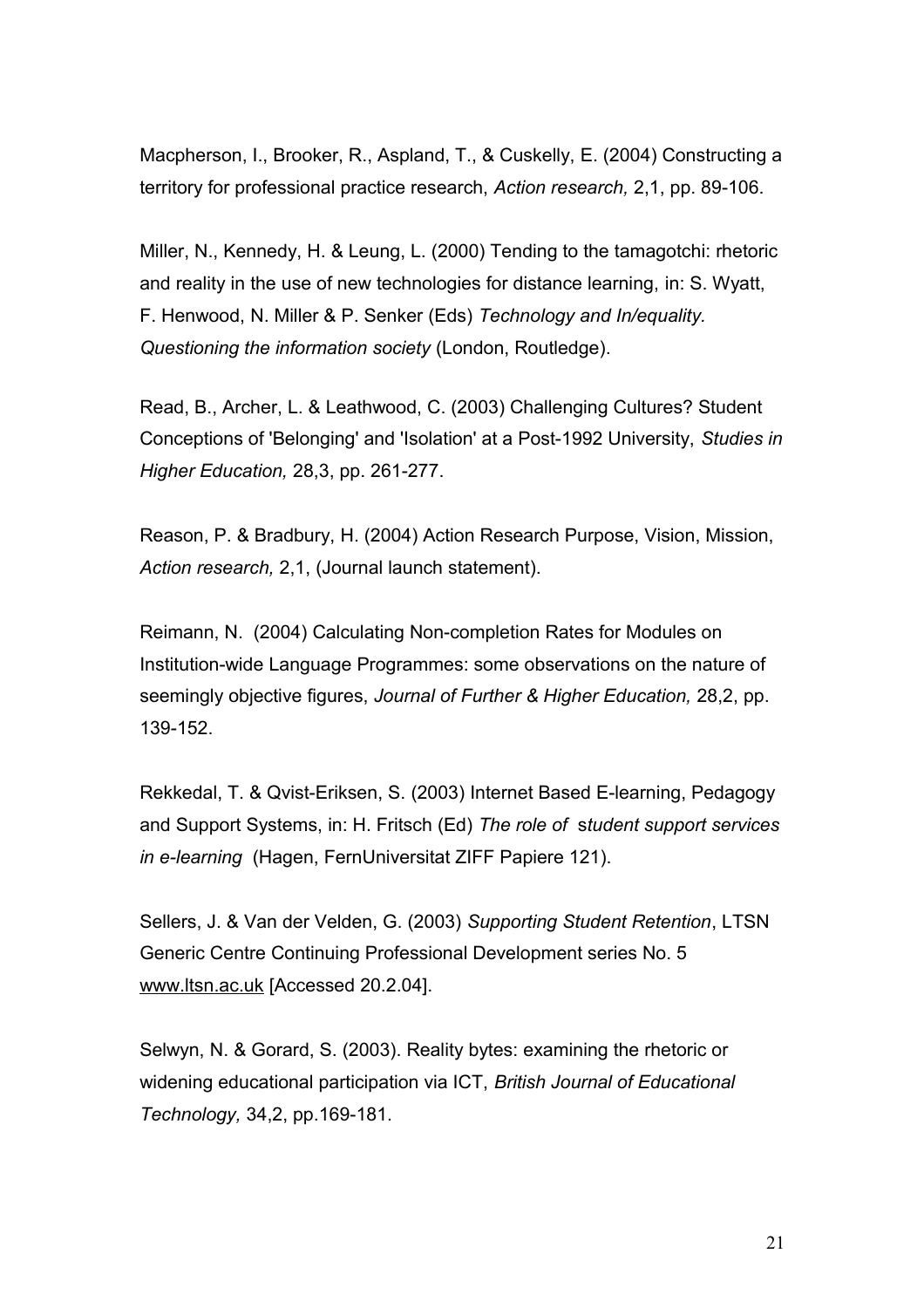Simpson, O. (2003) *Student Retention in Online, Open and Distance Learning* (London, Kogan Page).

Simpson, O. (2004) The impact on retention of interventions to support distance learning students, *Open Learning,* 19,1, pp. 79-95.

Tait, J. (2004) The tutor/facilitator role in student retention, *Open Learning* 19,1, pp. 97-109.

Thorpe, M. (2002) Rethinking Learner Support: the challenge of collaborative online learning, *Open learning,* 17,2, pp.105-119.

Twigg, C. (2004) Using asynchronous learning in redesign: reaching and retaining the at-risk student, *Journal of Asynchronous Learning,* 8,1, pp. 7-15.

Wallace, R. (2003) Online Learning in Higher Education: a review of research on interactions among teachers and students, *Education, Communication & Information,* 3,2, pp. 241-280.

Yorke, M. (2002) Academic Failure: a Retrospective View from Noncompleting Students, in: M. Peelo & T. Wareham (Eds) *Failing Students in Higher Education* (Buckingham, SRHE and Open University Press).

Yorke, M. (2004) Retention, persistence and success in on-campus higher education, and their enhancement in open and distance learning, *Open Learning,* 19,1, pp. 19-32.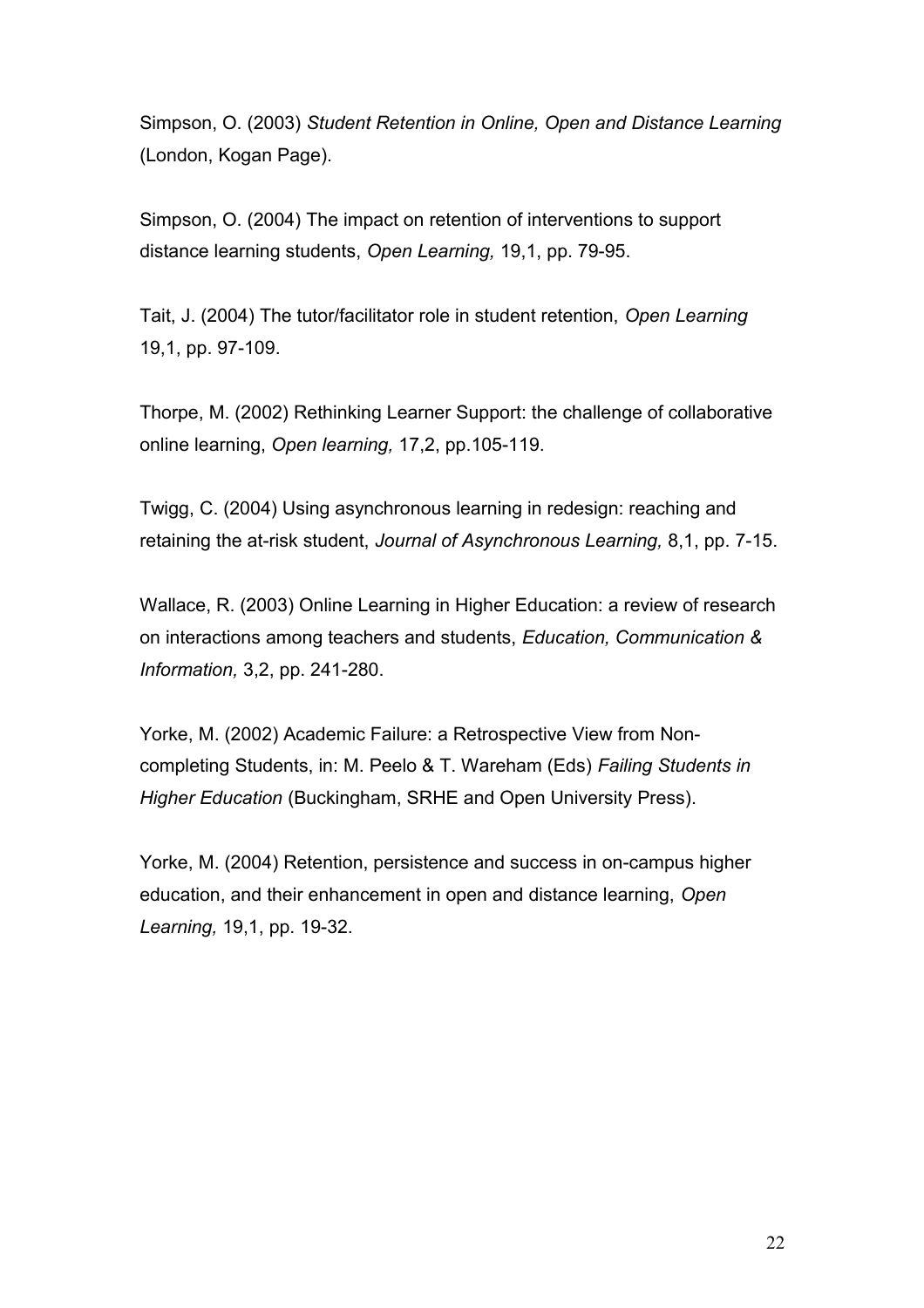|                 | Non-targeted   | Targeted $(2^{nd})$ | Targeted (3rd) |
|-----------------|----------------|---------------------|----------------|
|                 | $(1st)$ Cohort | Cohort              | Cohort         |
|                 | $n = 20$       |                     |                |
|                 |                | $n = 15$            | $n = 30$       |
| Percentage      | 75%            | 94%                 | 87%            |
| students        |                |                     |                |
| submitting all  |                |                     |                |
| work            |                |                     |                |
| Total           | 25%            | 6%                  | 17%            |
| fail/incomplete |                |                     |                |
| submission      |                |                     |                |

*TABLE I: Comparison of retention of the targeted blended learning cohorts of students with the initial non-targeted cohort*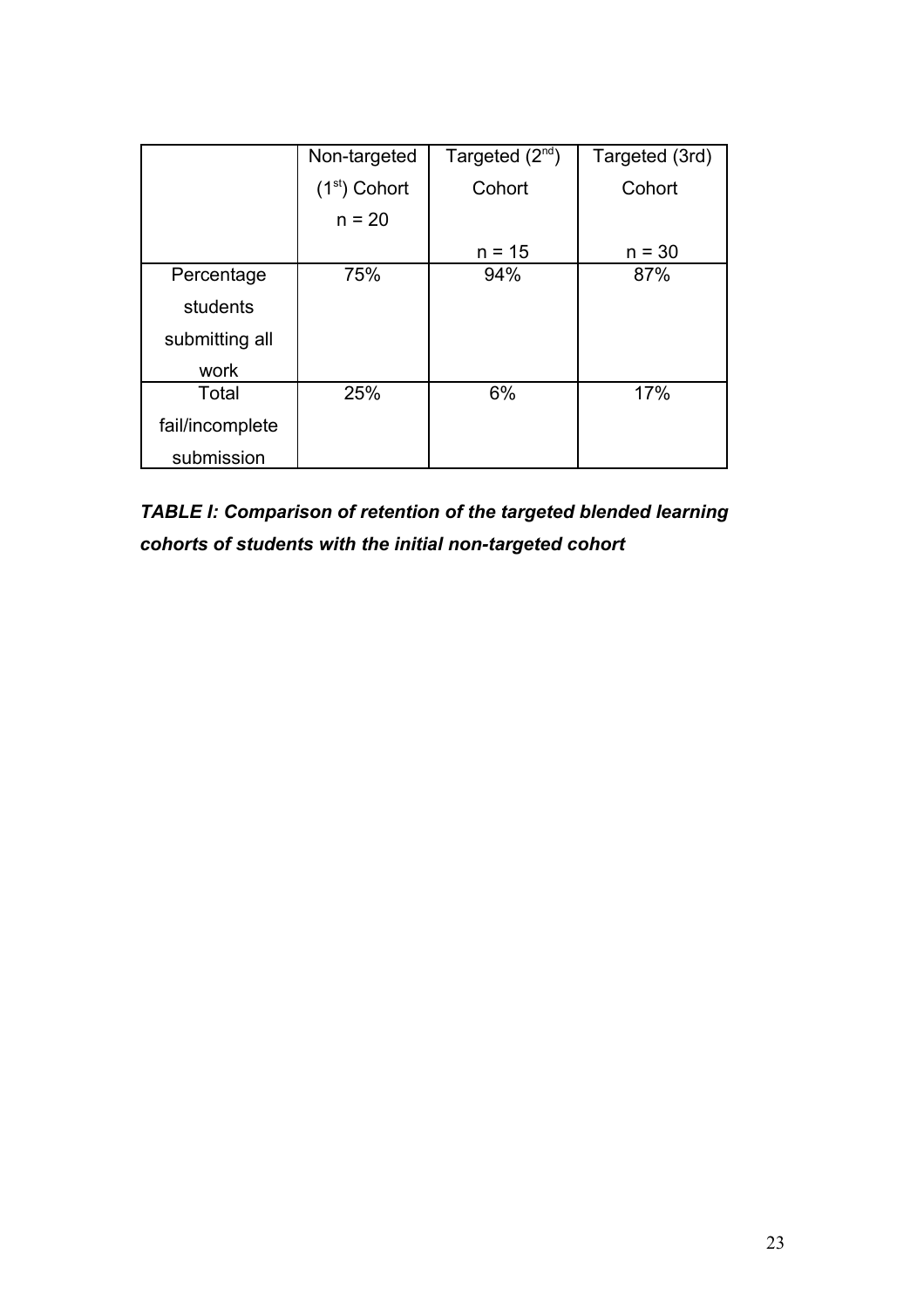|                 | <b>Blended</b>   | Face-to- | Face-to-  | Face-to- | Face-to- |
|-----------------|------------------|----------|-----------|----------|----------|
|                 | Module           | face     | face      | face     | face     |
|                 | (2 <sup>nd</sup> | Module 1 | Module 2* | Module 3 | Module 4 |
|                 | cohort)          | $n = 75$ | $n=49$    | $n = 27$ | $n=50$   |
|                 | $n = 15$         |          |           |          |          |
| Percentage      | 94%              | 73%      | 78%       | 93%      | 72%      |
| students        |                  |          |           |          |          |
| submitting all  |                  |          |           |          |          |
| work            |                  |          |           |          |          |
| Incomplete      | 6%               | 27%      | 22%       | 7%       | 28%      |
| submission      |                  |          |           |          |          |
| Fail            | $0\%$            | 28%      | 3%        | 19%      | 20%      |
| Total           | 6%               | 55%      | 25%       | 26%      | 48%      |
| fail/incomplete |                  |          |           |          |          |
| submission      |                  |          |           |          |          |

\*taught by same tutor as Blended module

# **TABLE II: Comparison of retention of cohort 2 with classroom-only modules in the same discipline**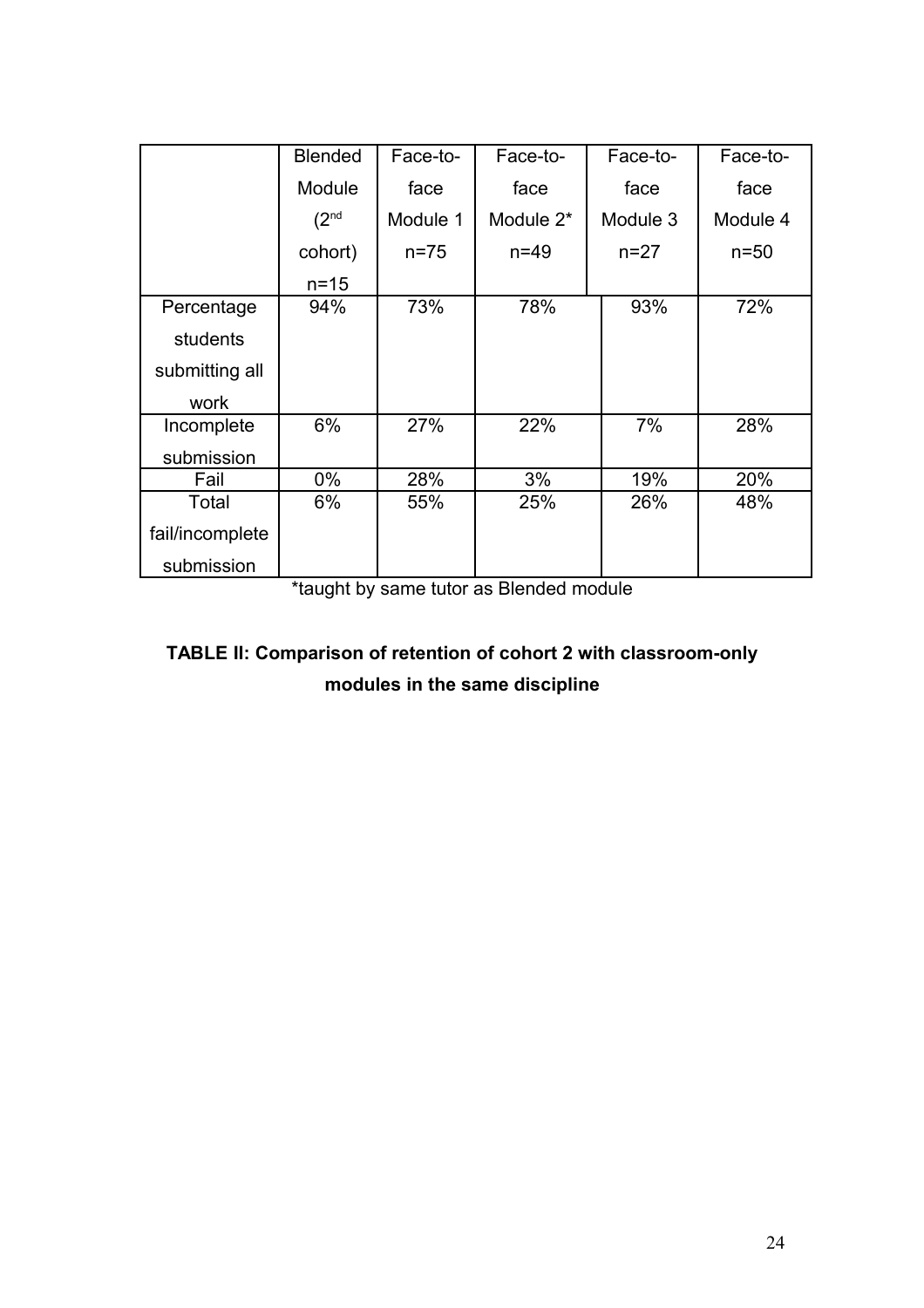|                 | <b>Blended</b> | Face-to- | Face-to-  | $**$ |
|-----------------|----------------|----------|-----------|------|
|                 | Module $(3rd$  | face     | face      |      |
|                 | cohort)        | Module 1 | Module 2* |      |
|                 | $n = 30$       | $n = 25$ | $n = 28$  |      |
| Percentage      |                |          |           |      |
| students        | 87%            | 60%      | 64%       |      |
| submitting all  |                |          |           |      |
| work            |                |          |           |      |
| Incomplete      | 13%            | 40%      | 33%       |      |
| submission      |                |          |           |      |
| Fail            | 4%             | $0\%$    | 3%        |      |
| Total           | 17%            | 40%      | 36%       |      |
| fail/incomplete |                |          |           |      |
| submission      |                |          |           |      |

\*taught by same tutor as Blended module

\*\* Note that Modules 3 and 4 were not repeated and run in parallel to the blended module and so are not included here.

*TABLE III: Comparison of retention of cohort 3 with classroom-only modules in the same discipline*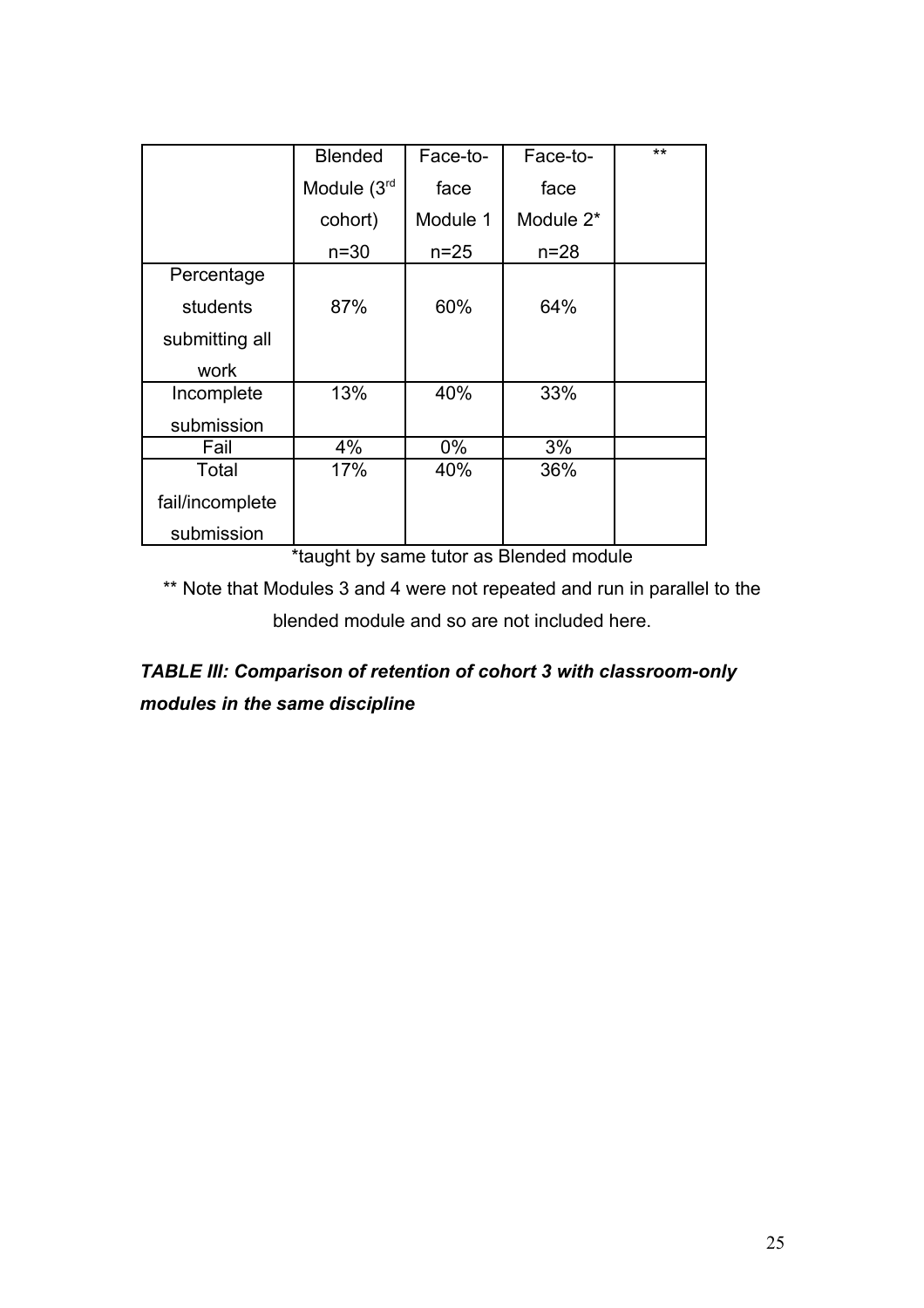

**FIGURE 1: Tutor hours by week broken down by whole class teaching and support and hours spent targeting 'at risk' students (cohort 2)**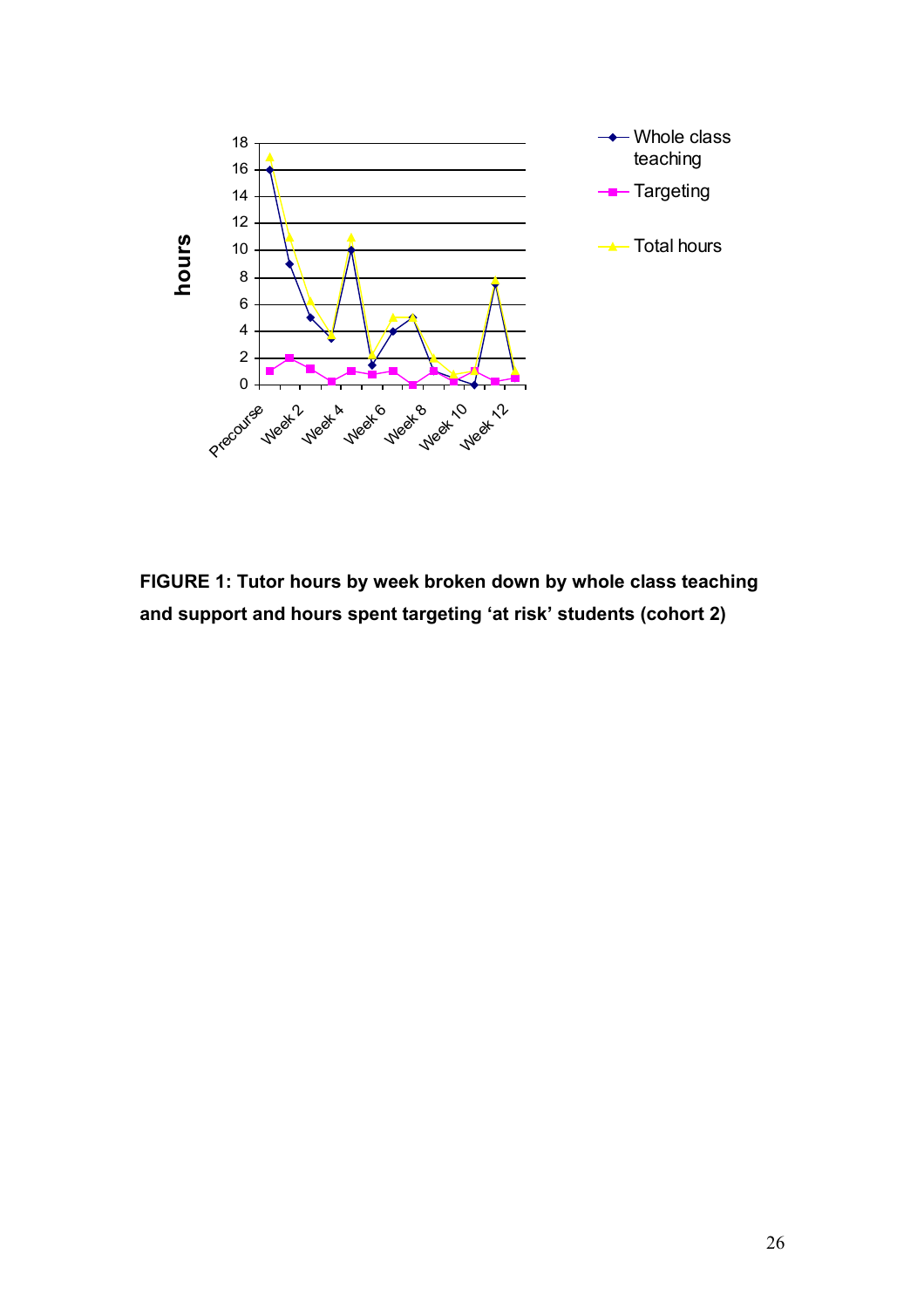

*FIGURE 2: Online module tutor hours (cohort 2) compared to a face-toface module over the same time period*